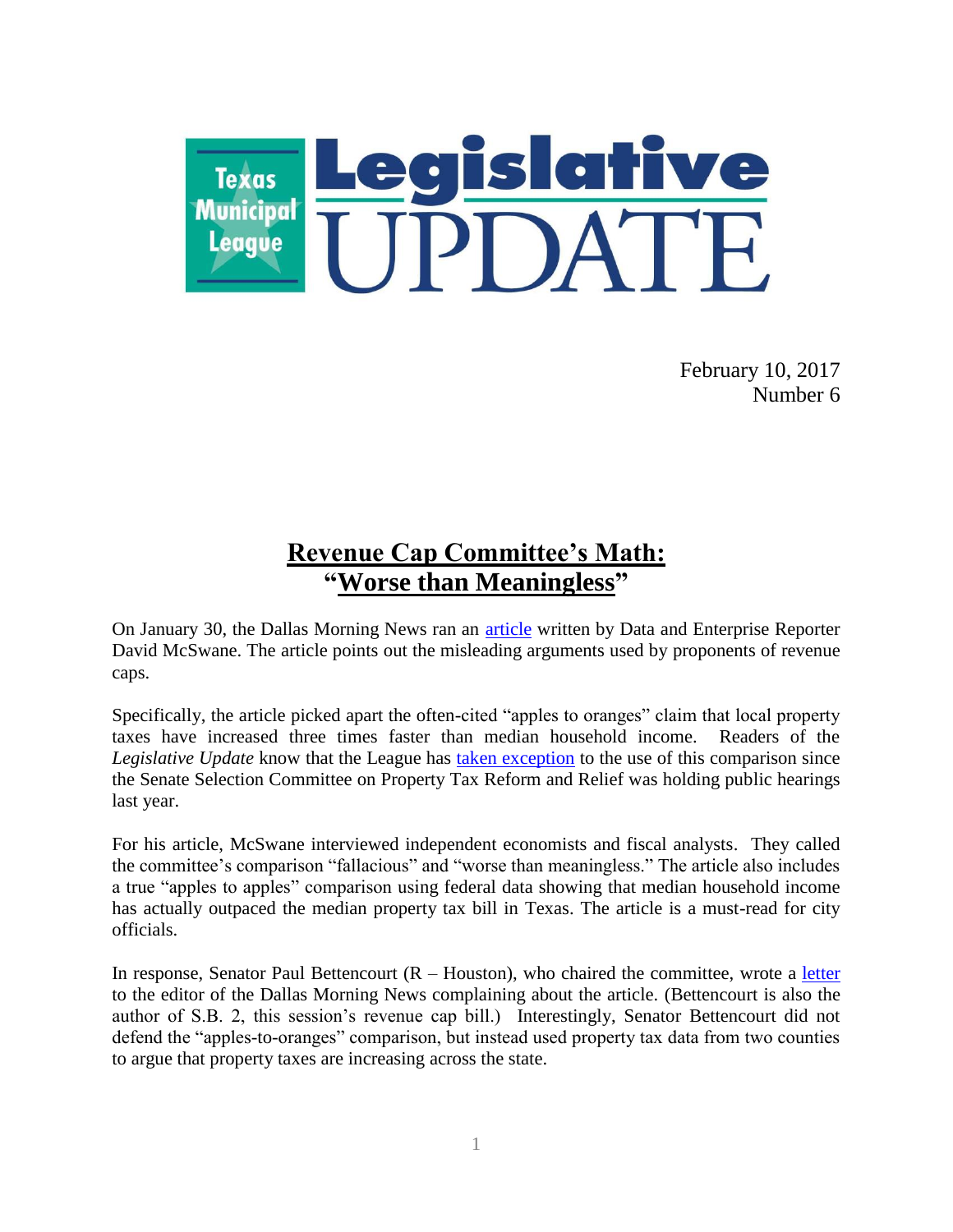The Dallas Morning News responded with a second [article,](http://www.dallasnews.com/opinion/editorials/2017/02/07/fall-misleading-stats-trying-push-heavy-handed-property-tax-bill) this time from its editorial board, defending its earlier article. The board accuses Senator Bettencourt of playing "fast and loose" with the numbers, and encouraging readers to oppose S.B. 2. City officials should continue to let their legislators know of their opposition to S.B. 2.

# **Speaker Names House Committees**

Speaker of the House Joe Straus issued House committee assignments yesterday. A full list is available [here.](http://www.house.texas.gov/_media/pdf/committee.pdf)

## **Texas Supreme Court: Attorney-Client Privilege Trumps Public Information Act**

On February 3, the Texas Supreme court delivered its opinion in *[Paxton v. City of Dallas](http://www.txcourts.gov/media/1437110/150073.pdf)*. The court held that missing the ten-day deadline in the Public Information Act to request an attorney general ruling does not waive the attorney-client privilege.

The dispute centers on whether the City of Dallas had to disclose certain attorney-client-privileged communications. Specifically, the issue in the case is whether the policy supporting the attorney-client privilege is a "compelling reason" to withhold the city's attorney-client-privileged communications when the city asked for an attorney general ruling after the deadlines in Texas Government Code Section 552.301.

The attorney general has historically limited the "compelling reason" standard to: (1) information a governmental body is prohibited by law from disclosing (i.e., mandatory exceptions); and (2) information that could jeopardize third parties if disclosed. The Texas Supreme Court rejected that interpretation, concluding that the standard "requires an assessment of the relative importance of a reason for withholding information in relation to the presumption of openness" (i.e., a balancing test). A reason to withhold information will only be "compelling" when it is of such a pressing nature that it outweighs the interests favoring public disclosure.

In determining the attorney-client privilege is a compelling reason to withhold information, the court acknowledged that public officials' access to candid legal advice serves the public interest:

The notion that "sound legal advice or advocacy serves public ends" is not rationally debatable. After all, the government conducts its business on behalf of the public (residents, voters, taxpayers, and ratepayers), and a fully informed servant is a more capable servant. The attorney-client privilege "encourag[es] government officials formulating policies in the public's interest to consult with counsel in conducting that public business." The privilege also protects the public fisc when the government is participating in litigation, negotiating billion-dollar contracts, and performing regulatory acts under complex regulatory schemes. . . . [P]eople are best served when government officials . . . operate in an atmosphere that encourages them "to seek out and receive fully informed legal advice."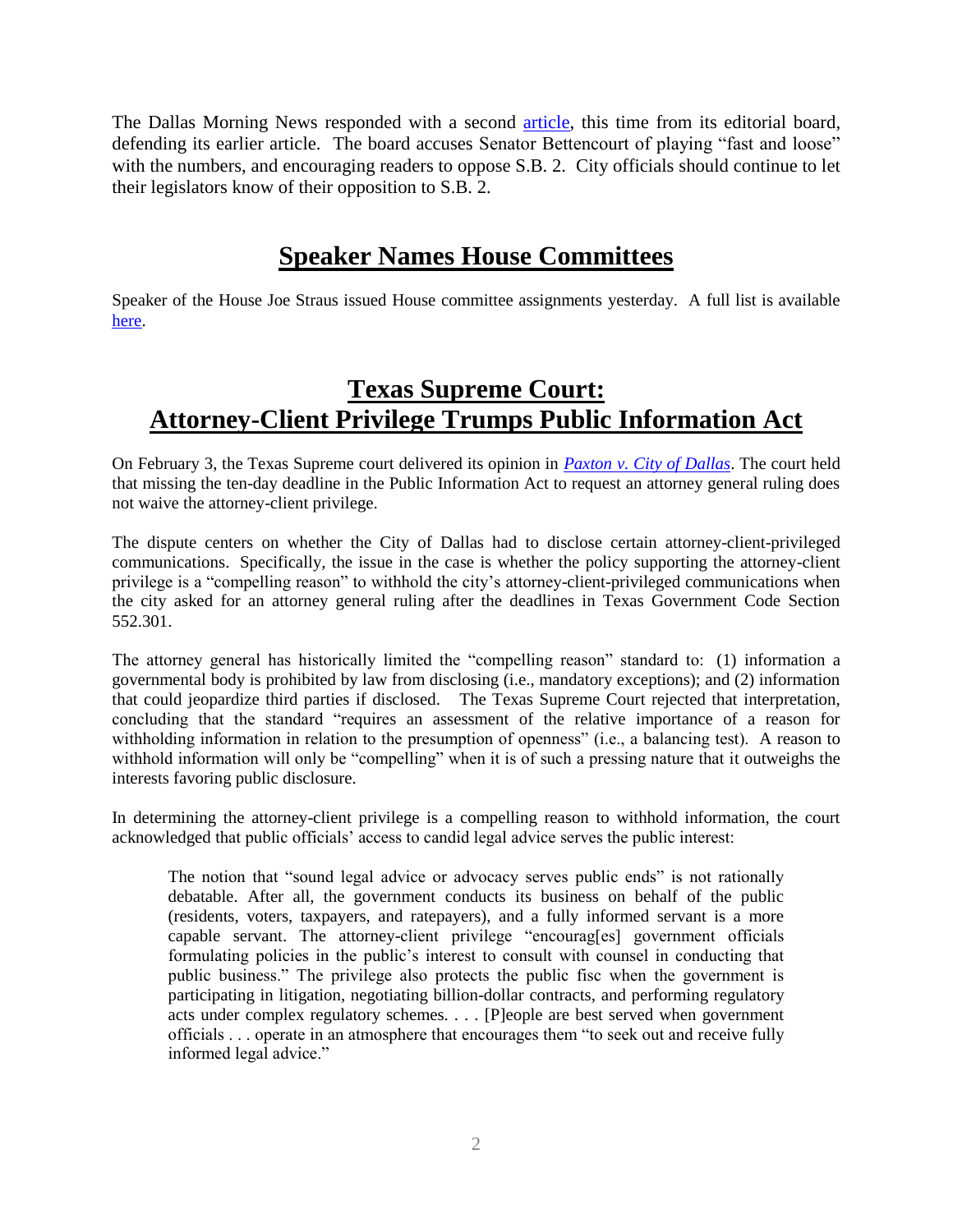This opinion insures that governmental entities are not left legally vulnerable under the Public Information Act. It is an important win for the City of Dallas and governmental bodies across the State of Texas.

## **TCEQ Seeks Stakeholder Input on Revisions to Water Rights Application Forms**

The Texas Commission on Environmental Quality Water Availability Division has completed revisions to the water rights permitting application documents. The new application consists of three parts:

- 1. **[Administrative Information Report](https://www.tceq.texas.gov/assets/public/permitting/watersupply/water_rights/administrative_information_checklist.pdf)**: Required information about applicants that is required for all applications.
- 2. **[Technical Information Report](https://www.tceq.texas.gov/assets/public/permitting/watersupply/water_rights/technical_information_report.pdf)**: Asks applicants a series of questions about their request for a new or amended water right and directs the applicant to attached technical worksheets depending on the request.
- 3. **[Instructions](https://www.tceq.texas.gov/assets/public/permitting/watersupply/water_rights/wr_instructions_permitting_app.pdf)**: Provides information to applicants about how to complete the reports and worksheets including background information, citations, and examples.

These revised application documents are for new and amended water rights and for bed and banks authorizations. TCEQ staff is seeking comments and suggestions on the draft revised documents by March 8, 2017. Comments may be submitted by email to [wras@tceq.texas.gov.](mailto:wras@tceq.texas.gov) (Subject line should be "Comments on Draft Revised Application Documents.")

## **May 2017 Election Law Calendar**

The Texas Municipal Clerks Association (TMCA), a Texas Municipal League affiliate, prepares an outstanding election calendar for the May election. The TMCA calendar is [now available](http://municlerks.unt.edu/pdf/2017_electioncalendar.pdf)  [online.](http://municlerks.unt.edu/pdf/2017_electioncalendar.pdf) The League's legal staff remains available to answer election-related questions.

## **Officer-Involved Incident Reporting**

[Legislation passed in 2015](http://www.capitol.state.tx.us/tlodocs/84R/billtext/pdf/HB01036F.pdf#navpanes=0) mandates that, not later than the 30th day after the date of an officerinvolved injury or death, the law enforcement agency employing an officer involved in the incident must complete and submit a report to the office of the attorney general and, if the agency maintains an Internet website, post a copy of the report on the agency's website.

The same legislation requires an agency to report incidents in which, while a peace officer is performing an official duty, a person who is not a peace officer discharges a firearm and causes injury or death to the officer.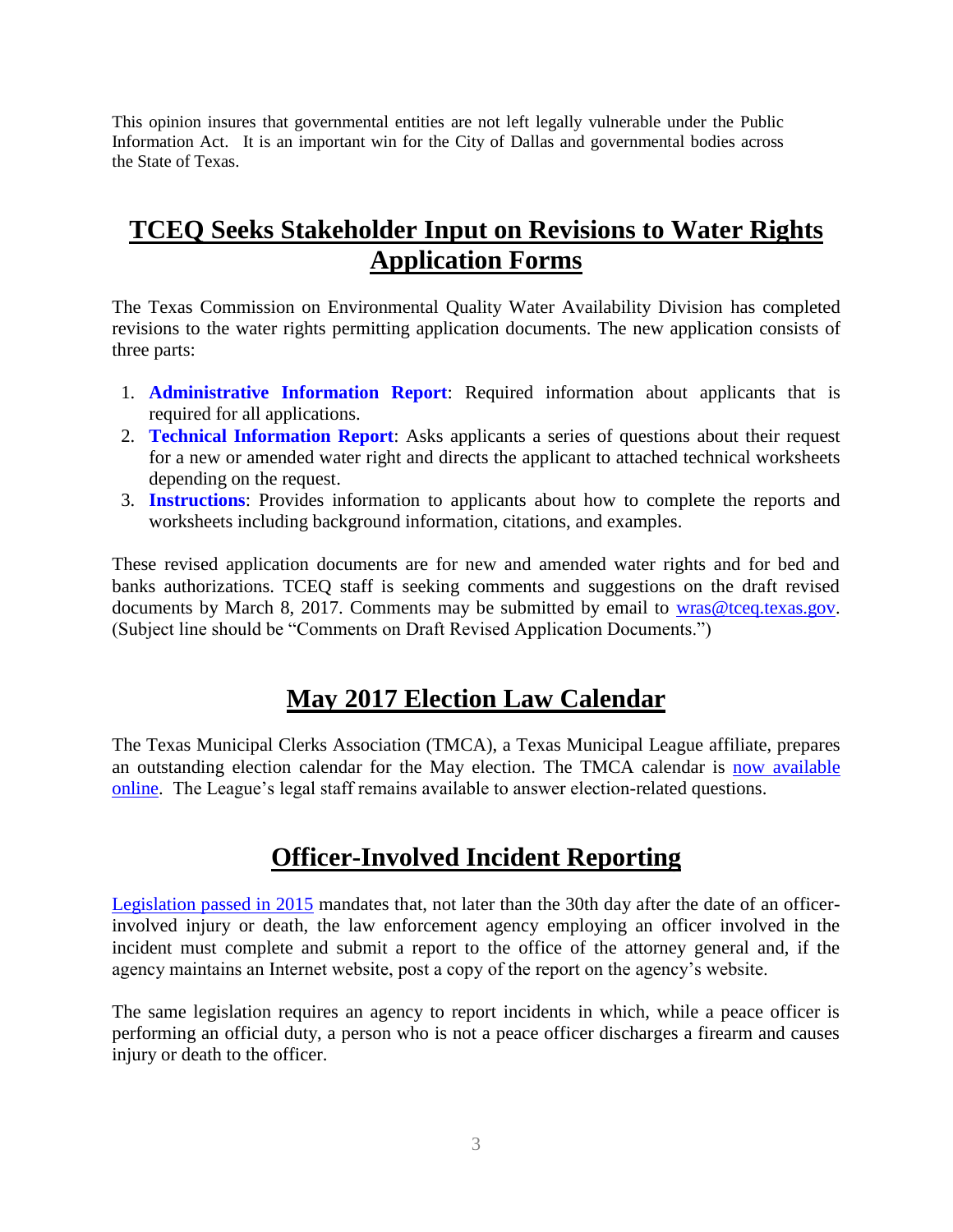All city police departments that have experienced an officer incident are required to make the reports. The attorney general has a [web page](https://www.texasattorneygeneral.gov/cj/peace-officer-involved-shooting-report) with reporting forms and additional information.

## **Reminder: Be Sure to Check Committee and Floor Actions**

In this issue (and in the weeks ahead), readers will find summaries of "Significant Floor Actions." Future issues will have those and "Significant Committee Actions" as well. These sections of the update are extremely important because they indicate important city-related bills that have momentum. You are encouraged to read these sections carefully and to contact TML staff if you have questions or concerns.

## **Significant Floor Actions**

**S.B. 4 (Perry),** relating to the enforcement by certain governmental entities of state and federal laws governing immigration and to the duties of law enforcement agencies concerning certain arrested persons. Passed the Senate. As passed, the bill would create several new provisions in law related to the enforcement of federal and state immigration laws. Specifically, the bill would provide that:

- 1. A state criminal justice agency, county, or city that releases from custody a person who is the subject of an immigration detainer request issued by U.S. Immigration and Customs Enforcement (ICE) is liable for damages resulting from a felony committed by the person in this state within 10 years following the person's release if: (a) the agency, county, or city: (i) did not detain the person as requested; and (ii) had probable cause to believe that the person is not a citizen and is subject to removal from the United States; (b) the person was not a citizen of the United States at the time of release; and (c) the attorney general has petitioned the chief justice of the supreme court to convene a special three-judge district court to hear an action brought against a city or county;
- 2. An immigration detainer request under (1), above is presumed to be valid, regardless of whether the detainer is written or verbal;
- 3. Sovereign immunity of this state and governmental immunity of a county and municipality to suit is waived and abolished to the extent of liability created by the bill;
- 4. A state criminal justice agency, county, or city is not liable for damages under (1), above, for damages incurred after ICE subsequently detains the person;
- 5. a peace officer may not stop a motor vehicle or conduct a search of a business or residence solely to enforce a federal law relating to immigration, unless the officer is acting: (a) at the request of, and providing assistance to, an appropriate federal law enforcement officer; or (2) under the terms of an agreement between the law enforcement agency employing the officer and the federal government under which the agency receives delegated authority to enforce federal law relating to immigrants or immigration;
- 6. a peace officer may arrest an undocumented person only if the officer is acting to preserve the peace under his or her basic authority to enforce laws;
- 7. a law enforcement agency that has custody of a person subject to an immigration detainer issued by ICE shall: (a) provide to the judge or magistrate authorized to grant or deny the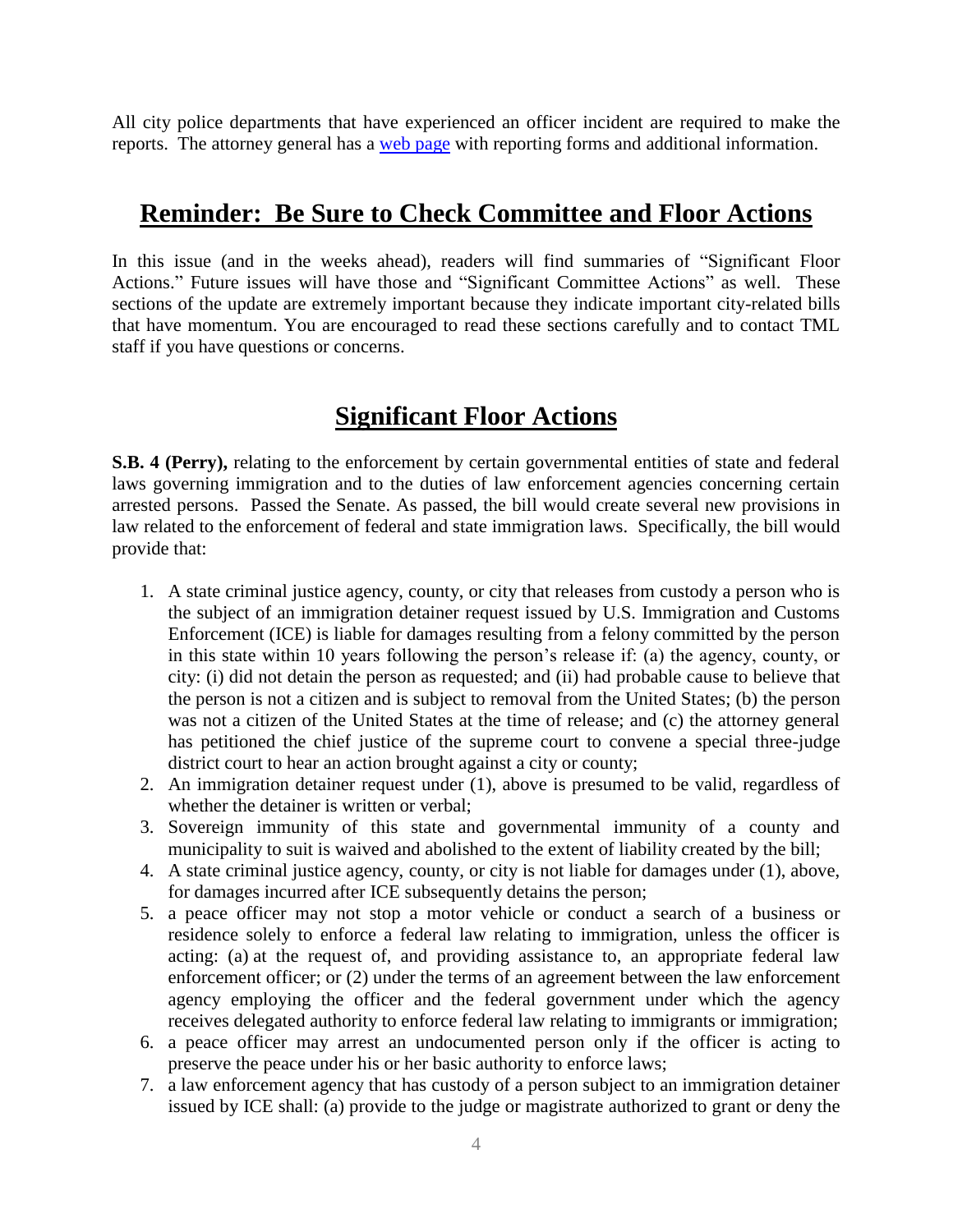person's release on bail notice that the person is subject to an immigration detainer (the judge is then required to record the status in the court's records); (b) record in the person's case file that the person is subject to an immigration detainer; and (c) comply with, honor, and fulfill the requests made in the detainer;

- 8. a law enforcement agency shall presume an immigration detainer request is based on probable cause and is otherwise valid, regardless of whether the detainer request is written or verbal; and
- 9. if a criminal defendant is in the U.S. illegally and is to be confined to jail by a court judgment, the judge shall issue an order requiring the defendant to serve the last seven days in federal custody to ensure seamless transition to federal custody.

The bill would prohibit certain city actions by providing that:

- 1. a "local entity" is defined to include, among others, a city, its officers, its employees, and other bodies that are part of a city, including the city police department and city attorney (but would exempt schools and hospitals, but not hospital peace officers, as well as a peace officer employed or contracted by a religious organization during service to the religious organization);
- 2. a local entity shall not adopt, enforce, or endorse a policy or consistent action under which the entity prohibits or discourages the enforcement of immigration laws;
- 3. a local entity shall not prohibit or discourage a person who is a commissioned peace officer, a corrections officer, a booking clerk, a magistrate, or a prosecuting attorney from doing any of the following: (a) inquiring into the immigration status of a person under a lawful detention or under arrest; (b) with respect to information relating to the immigration status, lawful or unlawful, of any person under a lawful detention or under arrest: (i) sending the information to or requesting or receiving the information from Citizenship and Immigration Services or ICE, including information regarding a person's place of birth; (ii) maintaining the information; or (iii) exchanging the information with another local entity or a federal or state governmental entity; (c) assisting or cooperating with a federal immigration officer as reasonable or necessary, including providing enforcement assistance; or (d) permitting a federal immigration officer to enter and conduct enforcement activities at a municipal or county jail to enforce federal immigration laws;
- 4. a local entity or a person employed by or otherwise under the direction or control of the entity may not consider race, color, language, religion, or national origin while enforcing immigration laws except to the extent permitted by the United States or Texas Constitutions;
- 5. an elected official of a city, or one who is appointed by the governing body of a city, who violates (1), above, commits a Class A misdemeanor;
- 6. a local entity that violates the requirements above is subject to a civil penalty up to \$1,500 for the first violation and up to \$25,500 for each subsequent violation that shall be credited to the state's Crime Victims Compensation Fund;
- 7. each law enforcement agency that is subject to the requirements above of this may adopt a written policy requiring the agency to perform community outreach activities to educate the public that a person employed by or otherwise under the direction or control of the agency may not inquire into the immigration status of a detained person if the detention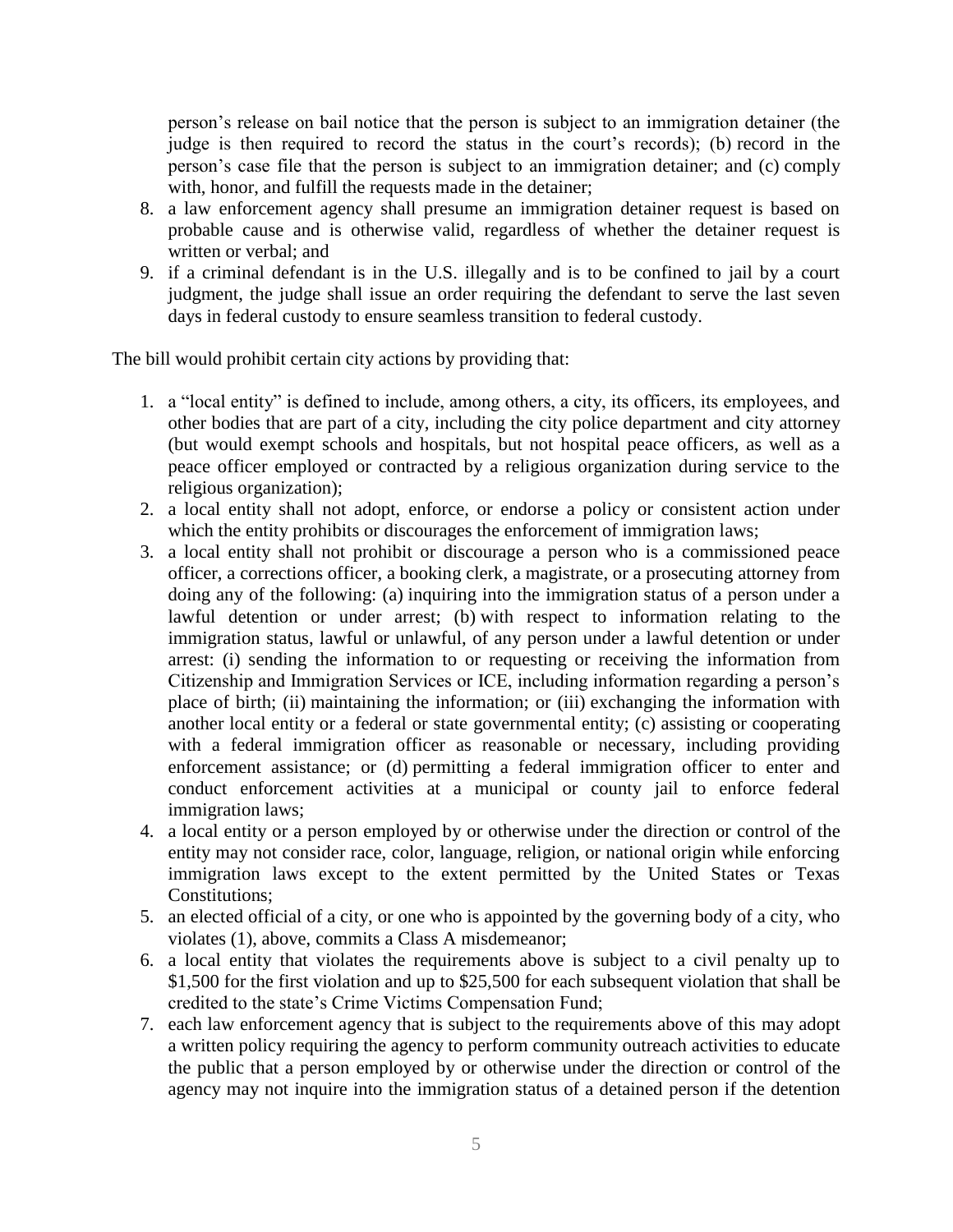occurred solely because the person: (a) is a victim of or witness to a criminal offense; or (b) is reporting a criminal offense; and

8. a policy adopted under (6), above, must include outreach to victims of certain victims of family violence and sexual assault.

The bill would provide for a state-level complaint and enforcement process by providing that:

- 1. any person, including the federal government, may file a complaint with the attorney general if the person offers evidence to support an allegation that a local entity has adopted, enforced, or endorsed a policy under which the entity prohibits or discourages the enforcement of immigration laws or that the entity, by consistent actions, prohibits or discourages the enforcement of those laws.
- 2. if the attorney general determines that a complaint filed against a local entity is valid, the attorney general shall, not later than the 10th day after the date of the determination, provide written notification to the entity that: (a) the complaint has been filed; (b) the attorney general has determined that the complaint is valid; (c) the attorney general is authorized to file an action to enjoin the violation if the entity does not come into compliance on or before the 90th day after the date the notification is provided; and (d) the entity will be denied state grant funds for the state fiscal year following the year in which a final judicial determination is made.
- 3. not later than the 30th day after the day a local entity receives written notification of a complaint, the local entity shall provide the attorney general with a copy of: (a) the entity's written policies related to immigration enforcement actions; (b) each immigration detainer received by the entity from the Department of Homeland Security; and (c) each response sent by the entity for a detainer;
- 4. if the attorney general determines that a complaint filed against a local entity is valid, the attorney general may file a petition for a writ of mandamus or apply for other appropriate equitable relief and may recover reasonable expenses incurred in obtaining relief under this subsection, including court costs, reasonable attorney's fees, investigative costs, witness fees, and deposition costs;
- 5. a local entity may not receive state grant funds beginning with the state fiscal year following the year in which a final judicial determination is made if the entity adopts, enforces, or endorses a policy under which the entity prohibits or discourages the enforcement of immigration laws or, by consistent actions, prohibits or discourages the enforcement of immigration laws (the comptroller shall adopt rules to implement the bill uniformly among the state agencies from which state grant funds are distributed to a city);
- 6. a city that has its grant funding withheld can petition the court after one year to get it back;
- 7. state grant funds for the provision of wearable body protective gear used for law enforcement purposes may not be denied under the bill; and
- 8. the attorney general shall develop and maintain a database listing each local entity for which a final judicial determination has been made and post that on its website.

Finally, the bill would provide that not later than January 1, 2018, each local law enforcement agency shall: (a) formalize in writing any unwritten, informal policies relating to the enforcement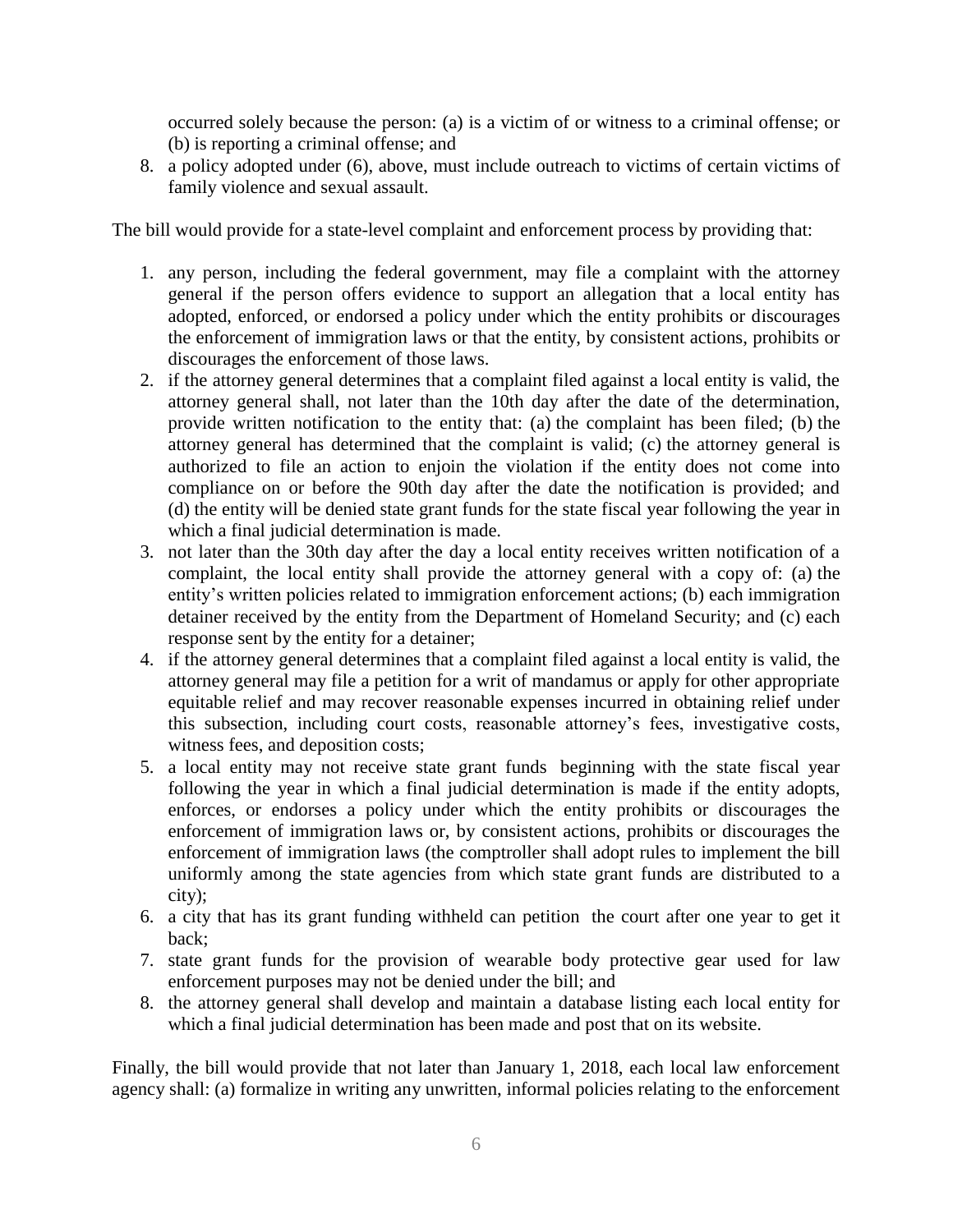of immigration laws; and (b) update the agency's policies to be consistent with the bill and to include provisions prohibiting an agency officer or employee from preventing agency personnel from taking immigration enforcement actions described by the bill.

S.B. 14 (V. Taylor), relating to ethics. Passed the Senate. As passed, the bill would – among many other things – provide that a person may not qualify for elected office if the person is required to be a registered as a lobbyist.

# **City-Related Bills Filed**

## **Property Tax**

**H.B. 1471 (Murr) – Property Appraisal**: would authorize land used for local predation management activities to be appraised for property tax purposes as qualified open-space land.

**H.B. 1473 (Bohac) – Property Tax Exemption**: would, among other things: (1) provide that an individual is entitled to an exemption from taxation of the total appraised value of the individual's residence homestead if: (a) the individual is 80 years of age or older; and (b) the individual has received an exemption under this section for the residence homestead for at least the preceding ten years; and (2) provide that the surviving spouse of an individual who qualified for an exemption under (1) is entitled to an exemption from taxation of the total appraised value of the same property to which the deceased spouse's exemption applied if: (a) the deceased spouse died in a year in which the deceased spouse qualified for the exemption; (b) the surviving spouse was 55 years of age or older when the deceased spouse died; and (c) the property was the residence homestead of the surviving spouse when the deceased spouse died and remains the residence homestead of the surviving spouse. (See **H.J.R. 64**, below.)

**H.B. 1513 (Isaac) – Property Tax Exemption**: would exempt from property taxation property acquired by a charitable organization to provide low-income housing for up to 10 years after the organization acquires the property (current law exempts for five years after acquisition).

**H.B. 1548 (Dutton) – Property Tax Exemption**: would provide that a person is entitled to an exemption from taxation by a school district of improved and unimproved real property, any part of which is located within a one-mile radius of the center of a campus of that school district that the person owns for the purpose of building low-income and moderate-income housing. (See **H.J.R. 66**, below.)

**H.B. 1564 (Miller) – Property Tax Deferral:** would provide that an elderly or disabled individual must obtain the written consent of the holder of a mortgage on property the individual owns and occupies as a residence homestead before filing an affidavit for property tax deferral if: (1) the mortgage balance is equal to at least 60 percent of the appraised value of the property; or (2) a default has occurred with respect to the obligation secured by the mortgage for a reason other than nonpayment of the taxes for which the person is seeking the deferral or abatement.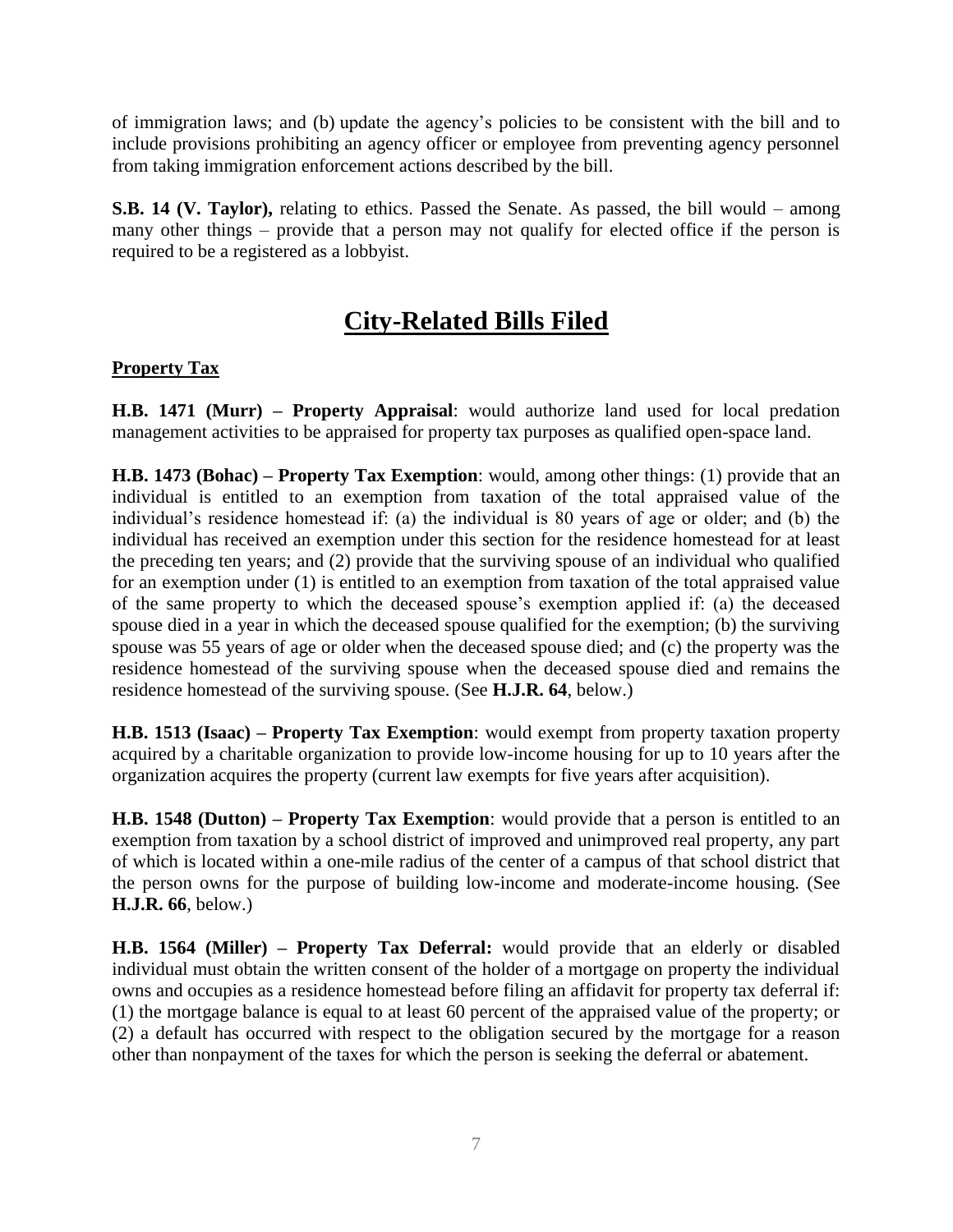**H.B. 1582 (T. King) – Property Tax Appraisal**: would amend the population threshold above which the appraisal review board members must be appointed by the local administrative district judge from counties with populations of 120,000 or more to counties with populations of 350,000 or more.

**H.B. 1591 (Bohac) – Property Tax Exemption**: would provide that a Purple Heart recipient and the surviving spouse of a Purple Heart recipient are entitled to an exemption from property taxation of the total appraised value of the Purple Heart recipient's residence homestead. (See **H.J.R. 67**, below.)

**H.J.R. 64 (Bohac) – Property Tax Exemption**: would amend the Texas Constitution to provide that a person, or the person's surviving spouse under certain circumstances, is entitled to an exemption from property taxation of the total market value of the person's residence homestead if the person is 80 years of age or older and the person has received an exemption under this section for the residence homestead for at least the preceding ten years.

**H.J.R. 66 (Dutton) – Property Tax Exemption**: would amend the Texas Constitution to authorize the legislature to exempt from property taxation by one or more political subdivisions property located near a public school that is owned by a person for the purpose of building lowincome or moderate-income housing on the property. (See **H.B. 1548**, above.)

**H.J.R. 67 (Bohac) – Property Tax Exemption**: would amend the Texas Constitution to authorize the legislature to exempt from property taxation the total appraised value of the residence homestead of a Purple Heart recipient and the surviving spouse of a Purple Heart recipient. (See **H.B. 1591**, above.)

**S.B. 700 (Zaffirini) – Property Tax Exemption:** would: (1) provide that the production of fruits and vegetables is considered to be an "agricultural use" for purposes of appraisal of qualified open-space land; and (2) require the comptroller to establish appraisal guidelines for uncommon agricultural uses.

**S.B. 717 (V. Taylor) – Property Tax Appraisal**: would provide that the chief appraiser of an appraisal district that appraises property for a taxing unit that is located partly or entirely inside an area declared to be a disaster area by the governor shall reappraise all property damaged in the disaster at its market value immediately after the disaster. (Companion is **H.B. 513** by **S. Davis**.)

**S.B. 730 (Bettencourt) – Property Tax Exemption**: would provide that a person is entitled to a property tax exemption for the tangible personal property with a taxable value of less than \$2,500 and that is held or used for the production of income. (Companion is **H.B. 1330** by **Kuempel**.)

**S.B. 731 (Bettencourt) – Property Tax Appraisal**: would: (1) provide that a property owner is entitled to appeal through binding arbitration an appraisal review board order related to certain protests if the appraised market value of the property owner's residence homestead as determined by the order is \$5 million or less; (2) provide that a property owner must file an arbitration deposit in the amount of \$1,550 if the property does not qualify as the property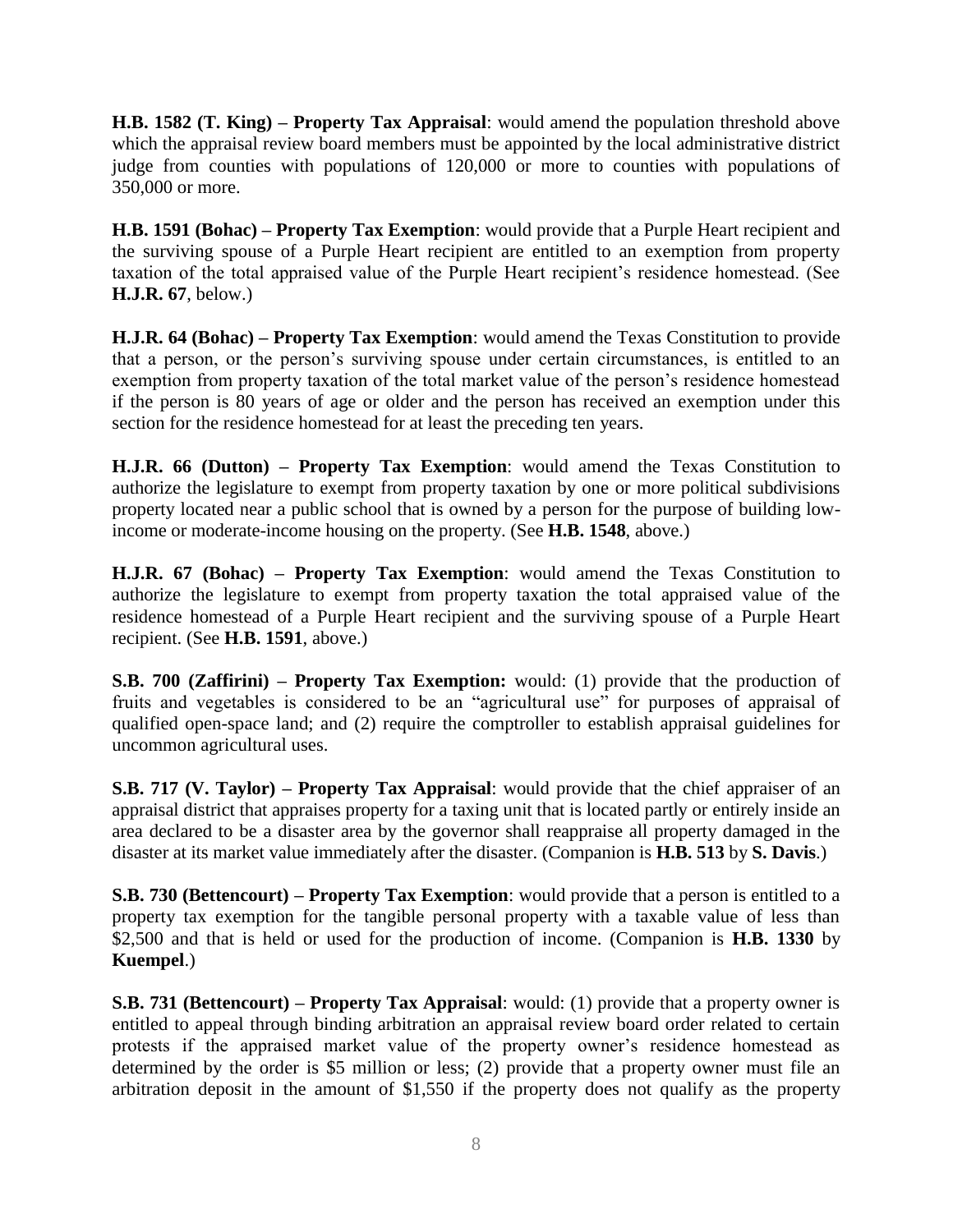owner's residence homestead and the appraised or market value, as applicable, of the property is more than \$3 million but not more than \$5 million, as determined by the order; (3) authorize a sales agent to qualify to serve as an arbitrator under certain circumstances; and (4) provide that the arbitration fee may be not more than \$1,500 if the property does not qualify as the property owner's residence homestead and the appraised or market value, as applicable, of the property is more than \$3 million but not more than \$5 million, as determined by the order.

### **Sales Tax**

**H.B. 1579 (Howard) – Sales Tax Exemption**: would exempt condoms from the sales tax.

**S.B. 745 (Kolkhorst) – Sales Tax Exemption**: would exempt from sales taxes a service performed by an employee of a temporary employment service for an employer to supplement the employer's existing work force on a temporary basis, if: (1) the service is normally performed by the employer's own employees; (2) the employer provides all supplies and equipment necessary to perform the service; (3) the employer does not rent, lease, purchase, or otherwise acquire for use the supplies and equipment described by (2) from the temporary employment service or an entity that is a member of an affiliated group of which the temporary employment service is also a member; (4) the temporary employment service is not a member of the employer's affiliated group; and (5) the employee of the temporary employment service is under the supervision of the employer to whom the employee of the temporary employment service is furnished.

#### **Purchasing**

**H.B. 1541 (Simmons) – Historically Underutilized Businesses**: would provide that persons with a disability as defined by the federal Americans with Disabilities Act are included in the state's list of historically underutilized businesses.

## **Elections**

**H.B. 1462 (G. Bonnen) – Temporary Branch Polling Places**: would, among other things: (1) provide that, in any election, the location of a temporary branch polling place and each voting station located in the polling place shall be fixed at one place for the duration of the early voting period; and (2) provide that early voting by personal appearance at each temporary branch polling place shall be conducted on the days that voting is required to be conducted at the main early voting polling place and remain open for at least: (a) eight hours each day; or (b) three hours each day if the city or county clerk does not serve as the early voting clerk for the territory holding the election and the territory has fewer than 1,000 registered voters.

**H.B. 1511 (Thierry) – Election Notification**: would: (1) provide that the Texas Department of Transportation in cooperation with local governments shall actively manage a system of changeable message signs located on highways under the jurisdiction of the department to provide information regarding the date of an election held statewide and the associated voter registration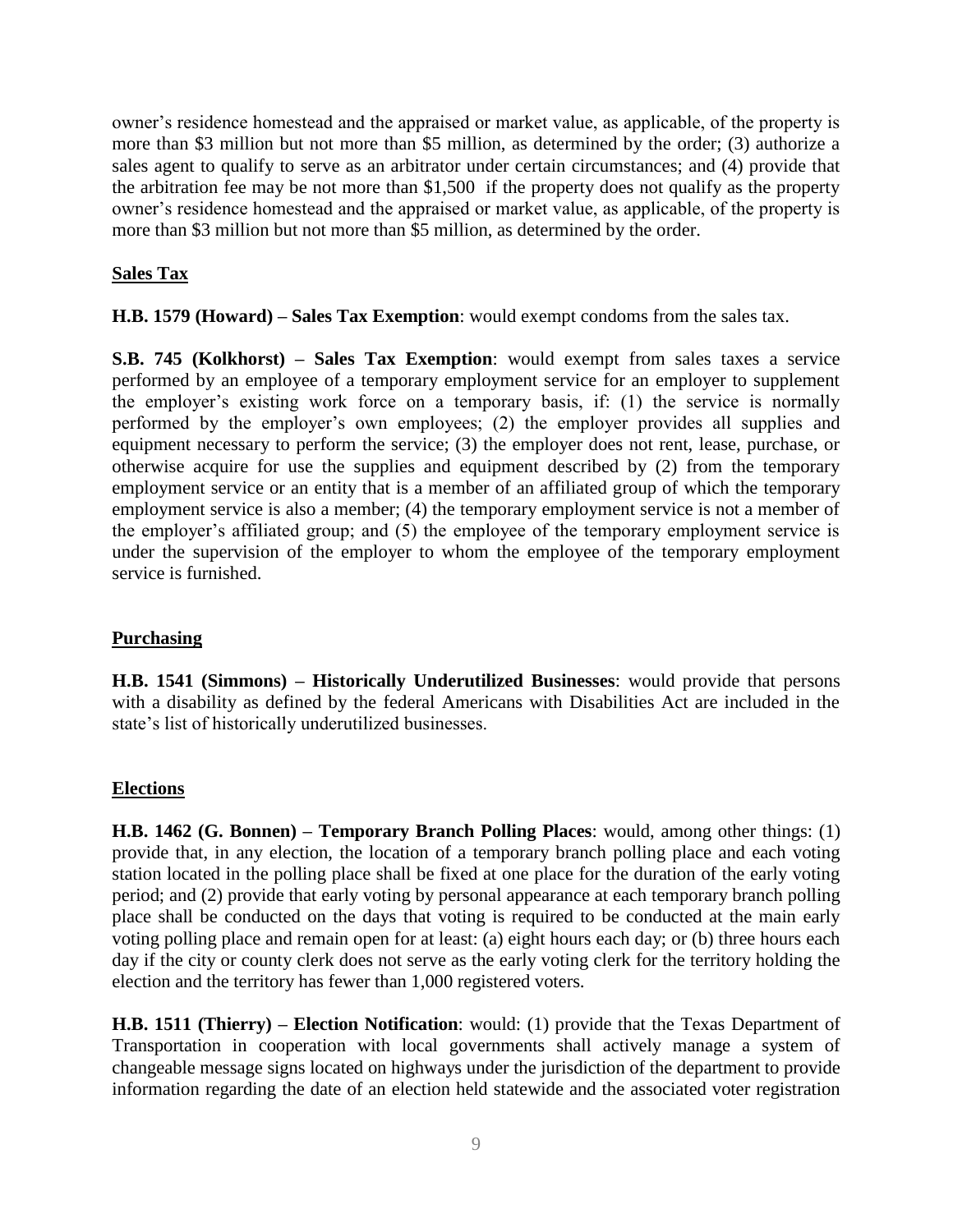deadline for the election; (2) require the Texas Department of Transportation, in consultation with the secretary of state, to establish a plan to provide the information described by (1) using the system of changeable message signs; (3) require the information described by (1) to be posted on the system in English and Spanish for the following periods: (a) two days before voting begins in the election through the end of election day; and (b) two days before the deadline for voter registration through the end of the last day of voter registration for the election; and (4) provide that the plan established under (2) must also require that the information described by (1) not be posted on a changeable message sign if the posting would interfere with another safety or emergency alert.

**H.B. 1576 (Schofield) – Temporary Branch Early Voting Polling Places**: would provide that, in a county with a population of 400,000 or more, the location of a movable temporary branch early voting polling place may be changed only: (1) once during the early voting period; and (2) after at least half of the early voting period has concluded.

**H.B. 1595 (Bohac) – Voting by Mail**: would provide that the balloting materials for voting by mail shall be mailed to a voter entitled to vote by mail not later than the seventh calendar day after the later of the date the clerk accepts the voter's application for a ballot to be voted by mail or the date the ballots become available for mailing, except that if the mailing date for balloting materials is earlier than the  $45<sup>th</sup>$  day before election day, the balloting materials shall be mailed not later than the  $30<sup>th</sup>$  day before election day.

**S.B. 690 (West) – Use of Mechanical or Electronic Device**: would provide that a person may not use any mechanical or electronic means to record images or sound within 100 feet of a voting station except that a person occupying a voting station may use a mechanical or electronic device to photograph the person's completed ballot. (Companion bill is **H.B. 1360** by **Shaheen**.)

**S.B. 703 (Huffines) – Temporary Branch Polling Places**: would, among other things: (1) provide that a temporary branch polling place may not be located in a movable structure; (2) require the location of a temporary branch polling place to be fixed at one place for the duration of the period that voting is required to be conducted for that election; and (3) provide that if an authority holding an election for which the ballot includes a proposition seeking voter approval of the issuance of bonds or other debt establishes a temporary branch polling place located in a movable structure or location in violation of (2), the election for approval of the proposition is invalid.

## **Open Government**

**H.B. 1467 (Capriglione) – Public Information**: would provide that information collected, assembled, or maintained by or for a governmental entity to prevent, detect, or investigate security incidents is considered confidential under the Public Information Act.

**H.B. 1541 (Shaheen) – Legal Notices**: would provide that a political subdivision may satisfy a requirement to provide notice by newspaper publication by posting: (1) on its Internet website; or (2) on a social media website, provided that: (a) the political subdivision controls the content of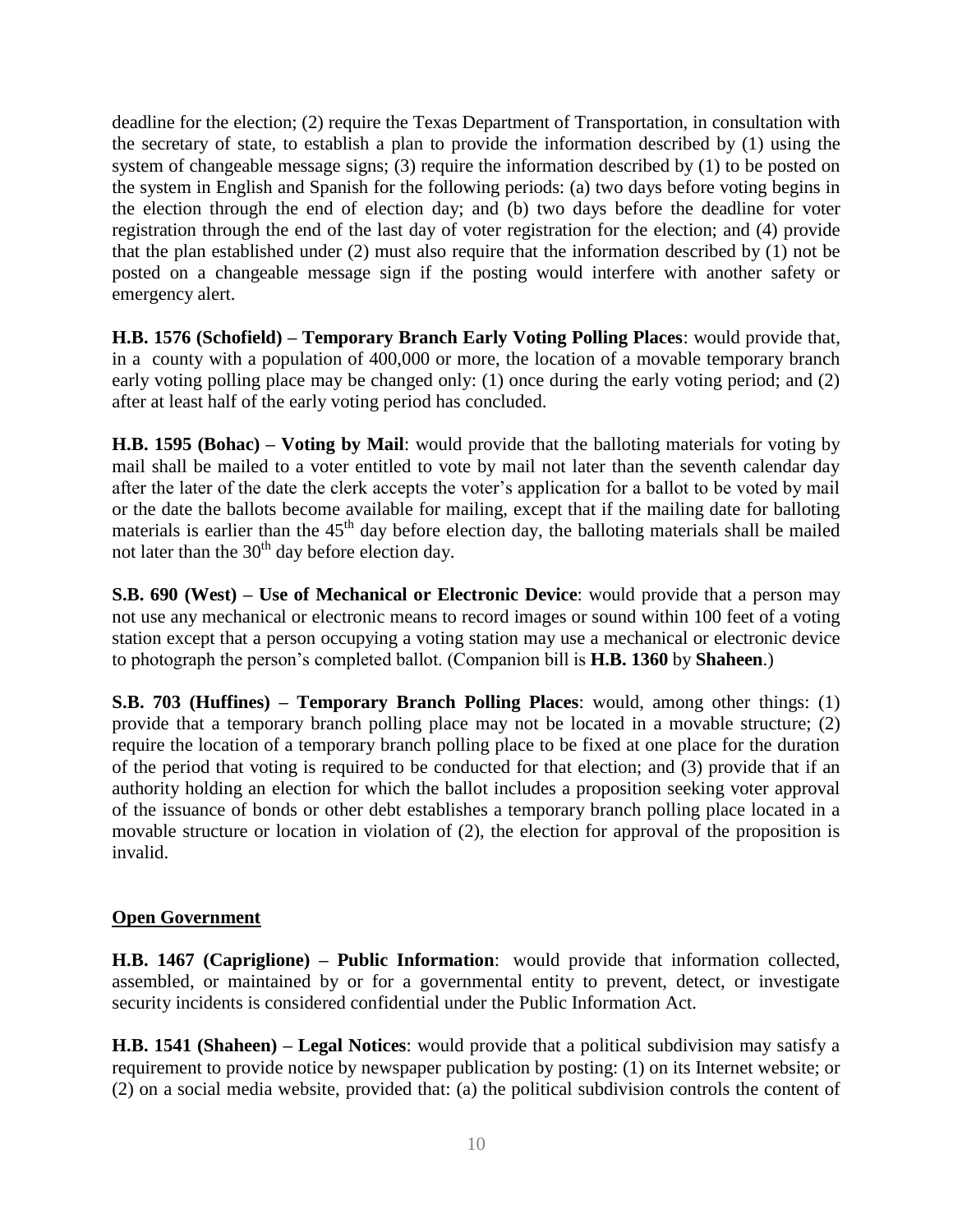the posting; and (b) the notice is easily found by searching the name of the political subdivision on the Internet.

**H.B. 1596 (Lozano) – Legal Notices:** would provide that the proposed budget of a political subdivision must include a line item indicating expenditures for required newspaper notices that allows as clear a comparison as practicable between those expenditures in the proposed budget and actual expenditures for the same purpose in the preceding year. (Companion Bill is **S.B. 622** by **Burton**.)

## **Other Finance and Administration**

**H.B. 997 (Capriglione) – Land Conveyance**: would provide that: (1) a city must provide the governor with advance notice of proposed conveyance of land owned by the city to the United States; (2) the notice must be sent to the governor not later than the  $30<sup>th</sup>$  day before the date of either published notice required for the sale or exchange of land by a city or offer of the land if published notice is not required; (3) a city shall submit a formal request for approval to the governor and can conduct the sale of exchange of land unless the governor send written notice disapproving of the sale or lease of land; and (4) city shall provide certain information on the conveyance of public land to the United States to the General Land Office for them to post on its website.

**H.B. 1295 (Capriglione) – City Contracts**: would amend vendor disclosure requirements adopted during the 2015 legislative session and reported on Form 1295 to:

- 1. clarify that the term "business entity" means an entity doing business with a governmental entity or state agency and excludes the United States, a federal agency, a state agency, or another governmental entity;
- 2. define the term "contract" to mean a binding agreement between a governmental entity and business entity effective on the earlier of the date the governing body votes to approve the contract or the date the governmental entity becomes bound under the contract, and provide that the term includes an amendment to or an extension or renewal of the contract;
- 3. define the term "controlling interest" to mean: (a) an ownership or participating interest in a business entity represented by a unit, percentage, share, stock, or other acknowledgment of ownership or participating interest in an amount that exceeds five percent of the total ownership or participating interest in the business entity; (b) membership on the board of directors or other governing body of a business entity, provided the composition of the board or governing body does not exceed 10 members; or (c) service as an officer of a business entity that has not more than four officers or service as one of the four highest ranking officers of a business entity with more than four officers, excluding an officer of a publicly held business entity or its wholly owned subsidiary;
- 4. define the term "interested party" to mean a person who has a controlling interest in a business entity with whom a governmental entity or state agency contracts or who is an intermediary;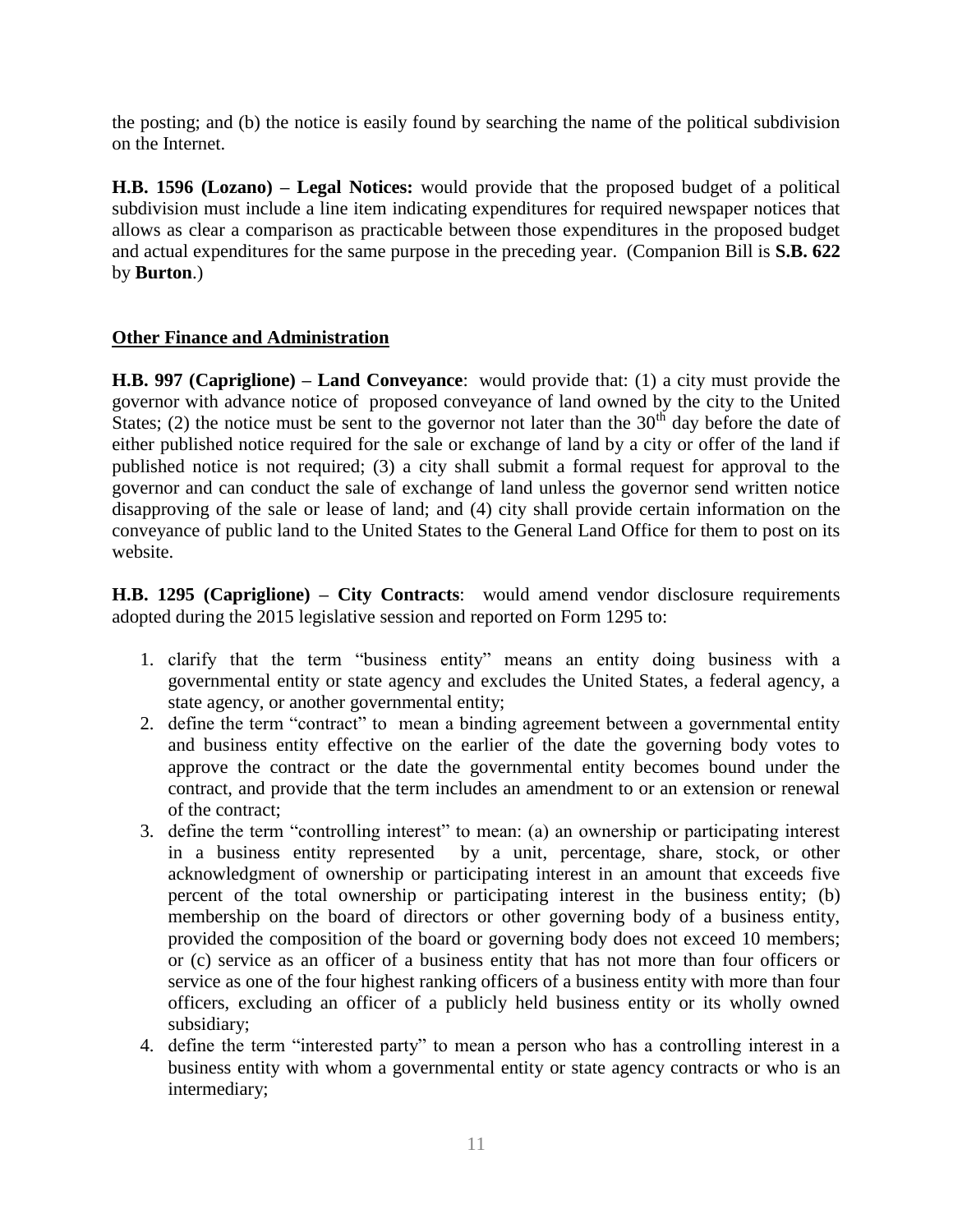- 5. define the term "intermediary" to mean a person who actively participates in facilitating or negotiating a contract, including a broker, adviser, attorney, or agent for or representative of a business entity, and who: (a) receives compensation from the business entity for the person's participation; (b) communicates directly regarding the contract with the governmental entity or state agency for the business entity; and (c) is not an employee of the business entity or of a person with a controlling interest in the business entity; or an interested party with a controlling interest in the business entity;
- 6. define the term "signed" to include the use of any symbol executed or adopted by a person that is evidence of present intent to authenticate a writing, including an electronic signature;
- 7. define the term "value" to mean, with respect to a contract, the amount of consideration received or to be received by a business entity from a governmental entity or state agency under the contract;
- 8. clarify that the disclosure requirement applies only to contracts of a governmental entity that require the expenditure of the governmental entity's money;
- 9. except from the disclosure requirement contracts with a publicly traded business entity; certain contracts related to a state of disaster declared by the governor; a contract necessary to prevent unforeseen, imminent damage to public machinery, equipment, or other property; a contract related to a subsequent sale of a municipal bond after the initial bond sale; a contract with a federally insured financial institution; a contract with an electric utility and certain gas utilities; a contract for an insurance policy regulated by the Texas Department of Insurance; an interlocal agreement; and a contract related to a public security;
- 10. provide that the disclosure form be a written, unsworn declaration subscribed by the authorized agent of the business entity as true under penalty of perjury and allow the form to be executed using an electronic signature;
- 11. require a governmental entity to acknowledge receipt of a Form 1295 to the Texas Ethics Commission (commission) not later than the 30th day after the date the parties become bound under a contract for which a disclosure of interested parties is filed or the date a modified disclosure of interested parties is filed;
- 12. provide that a business entity that fails to submit the disclosure of interested parties is liable for a civil penalty of \$500 for the first day the violation occurs and \$100 for each additional day the violation occurs, not to exceed the lesser of the total amount prescribed by rule or \$10,000;
- 13. require that a governmental entity immediately notify the commission if a business entity fails to submit a disclosure on or before the 30th day the disclosure is due, require the commission to immediately provide written notice of the violation and civil penalty to the business entity, and provide that if the business entity fails to submit the disclosure on or before the 10th day after the date the notice is provided, the business entity is liable to the state for the civil penalty; and
- 14. authorize the attorney general, at the request of the commission, to sue to collect a civil penalty imposed in (13) and allow the recovery of reasonable expenses, including investigation and court costs, reasonable attorney's fees, witness fees, and other expenses.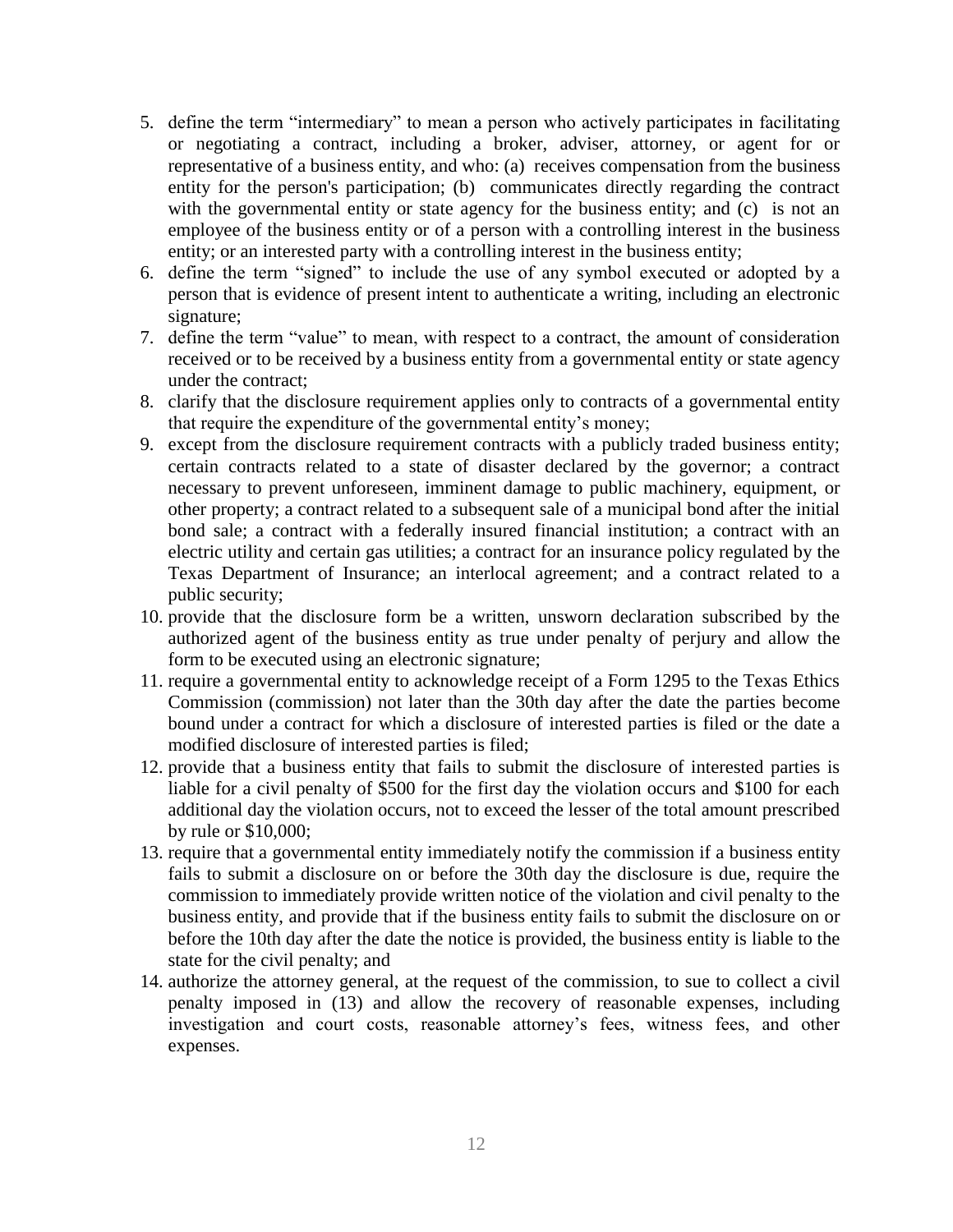**H.B. 1375 (S. Davis) – Zoos and Aquariums**: would exempt from the Veterinary Licensing Act a licensed health care professional who, without compensation and under direct supervision of a veterinarian, provides treatment or care to an animal owned by or in possession, control, or custody of an entity accredited by the Association of Zoos and Aquariums. (Companion bill is **S.B. 721** by **Perry**.)

**H.B. 1377 (S. Davis) – Personal Financial Statements**: would change the content requirements of a personal financial statement that must be filed by certain city officers and candidates in cities with a population of 100,000 or more in regard to disclosures about stocks in non-publicly traded and publicly traded corporations.

**H.B. 1380 (S. Davis) – Texas Ethics Commission**: would: (1) authorize the Texas Ethics Commission (commission) to disclose to a law enforcement agency confidential information in a sworn complaint or at issue in a preliminary review hearing to the extent the disclosure is necessary to protect the public interest and for the recipient to perform a duty or function in addition to the commission's duties and functions; (2) provide that confidential information under (1) remains confidential and, require the law enforcement agency to take appropriate measures to maintain that confidentiality; and (3) provide that a person commits a Class C misdemeanor if confidential information in (2) is disclosed.

**H.B. 1381 (S. Davis) – Personal Financial Statements**: would, in regard to personal financial statement forms that must be filed by certain city officers and candidates in cities with a population of 100,000 or more, authorize the Texas Ethics Commission to adopt rules related to the time in which the city clerk or secretary must deliver the form to city officers.

**H.B. 1463 (Smithee) – Americans with Disabilities Act**: would: (1) require a person seeking a claim for relief under the Americans with Disability Act (ADA) to first notify the respondent of the intent to file the claim; (2) give a respondent who has received a notice in (1) the right to correct the alleged violation, and provide for related notice and judicial proceedings regarding the corrections; and (3) prohibit a person from providing a notice of intent to file an ADA claim in bad faith and authorize the attorney general to enforce this prohibition through injunctive and other relief such as civil penalties and restitution.

**H.B. 1530 (Workman) – Newspaper Notice**: would: (1) provide that a political subdivision satisfies a requirement in any other law to provide notice by publication in a newspaper by publishing the notice in any other form of media the political subdivision determines will provide sufficient public notice, including on the political subdivision's website or an Internet newspaper; and (2) require that any notice provided in (1) be published for the same period required by law for the publication of the notice in a newspaper.

**H.B. 1557 (Parker) – City Fees**: would: (1) require every city to establish and maintain an email notification service to which any person may electronically subscribe to receive information regarding new or increased city fees, chargers, assessments, or similar payments required by the city for a privilege, service authorization, permit, license, registration, certification, filing, or other municipal action or approval; (2) provide that the e-mail notification service must: (a) allow a subscriber to request notification of each: (i) new fee proposed to be adopted by the city;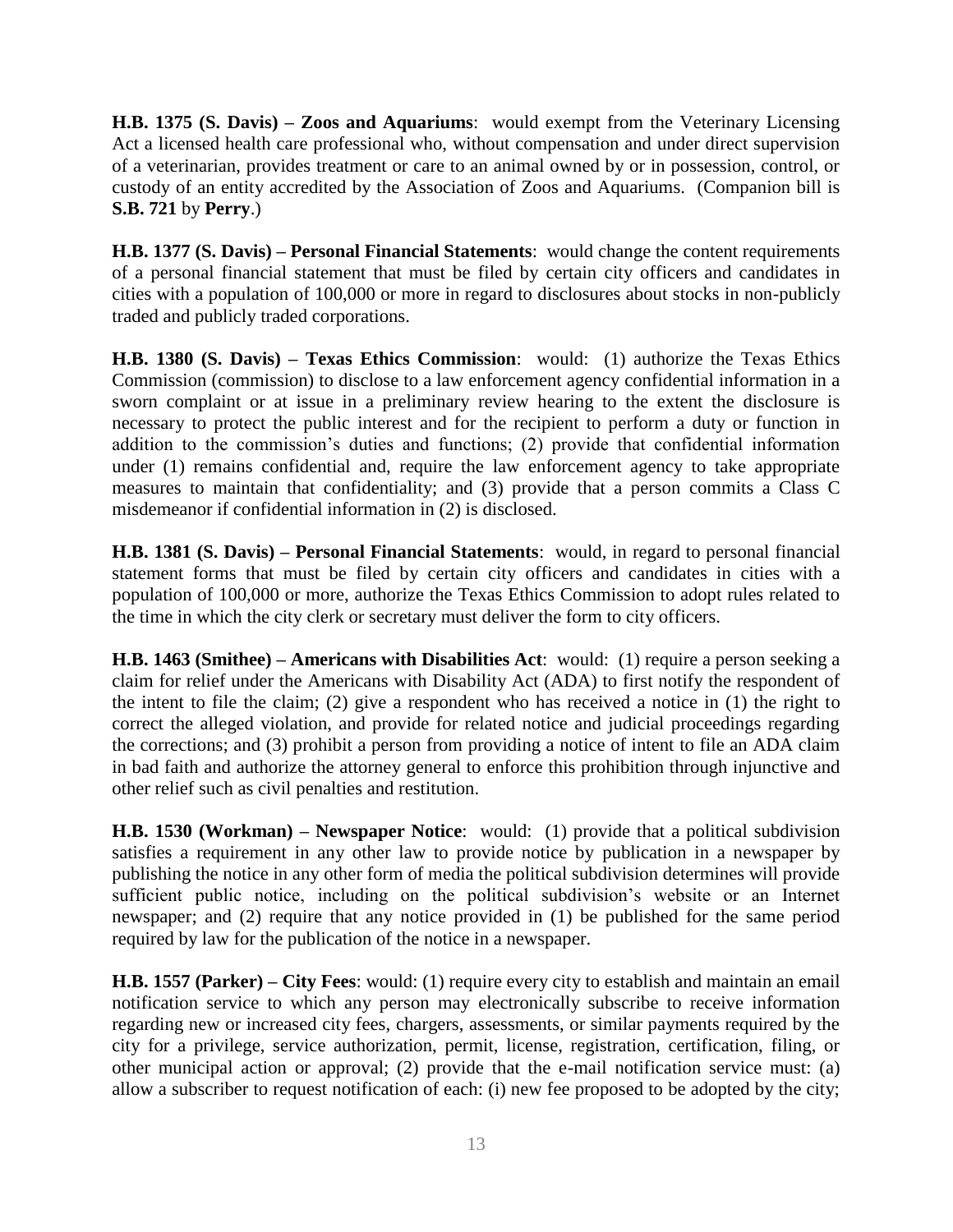(ii) existing fee proposed to be increased by the city; (iii) proposed budget of the city that includes use of revenue from a new or increased fee; (iv) adopted budget of the city that includes use of revenue from a new or increased fee; (v) public hearing scheduled to be held at which a fee or budget described by (i) through (iv) is scheduled to be discussed; (b) include a link in the notification to any web page maintained by the city on which the fee or budget may be viewed; and (c) notify the subscriber by email not later than the day: (i) the city provides public notice of a public hearing at which a proposed new or increased fee or a proposed budget is scheduled to be discussed, for notification of a public hearing for a proposed fee or budget; (ii) the budget officer files a proposed budget with the city clerk, for notification of a proposed budget; or (iii) the governing body files an adopted budget with the city clerk, for notification of an adopted budget; (3) provide that a city's proposed budget that includes estimated revenue from a new fee or the increase of an existing fee must contain a cover page with the following statement in 18 point or larger type: "This budget includes estimated revenue from the following new or increased fees: (include a description of each new or increased fee, the dollar amount of each new fee, and the dollar amount of an percentage of increase of each increased fee); (4) provide that adoption of a budget that includes estimated revenue from a new fee or the increase of an existing fee requires a separate vote of the governing body to ratify the use of that revenue, and the vote is in addition to and separate from the vote to adopt the budget or a vote to adopt or increase the fee; (5) provide that a city's adopted budget contain a cover page that includes, if applicable, the following statement in 18-point or larger type: "This budget includes estimated revenue from the following new or increased fees: (include a description of each new or increased fee, the dollar amount of each new fee, and the dollar amount of and percentage of increase of each increased fee)." (Companion bill is **S.B. 737** by **Hancock**.)

**H.B. 1571 (Paddie) – Energy Savings Performance Contracts**: would expand the definition of "energy savings" to include the estimated amount of avoided expected future operating and maintenance costs for purposes of a local government entering into an energy savings performance contracts.

**H.B. 1572 (Workman) – Tree Removal Regulations**: would: (1) prohibit a city, county, or other political subdivision from enacting or enforcing an ordinance or other regulation that restricts the ability of a property owner to remove a tree or vegetation on the owner's property that the owner believes poses a risk of fire to a structure on the property or on adjacent property, including a regulation that requires the owner to file an affidavit or notice of removal; (2) except from the prohibition in (1) the enforcement of an ordinance or other regulation on property being developed under a city permit; (3) except from the prohibition in (1) the enforcement of an ordinance or other regulation that: (a) restricts the ability of a property owner to remove a tree eight inches or larger and four and a half feet above the ground, except that no restrictions may be made on the ability to remove mesquite, juniper, salt cedar, or hackberry trees; or (b) is designed to mitigate certain tree-borne diseases; (4) provide that the bill doesn't apply to a city whose extraterritorial jurisdiction is immediately adjacent to or includes all or part of a federal military installation in active use as of September 1, 2017; (5) prohibit a property owners' association from including or enforcing a provision in a dedicatory instrument that restricts the ability of a property owner to remove a tree or vegetation on the owner's property that the owner believes poses a risk of fire to a structure on the property or on adjacent property, including a regulation that requires the owner to file an affidavit or notice of removal; and (6) except from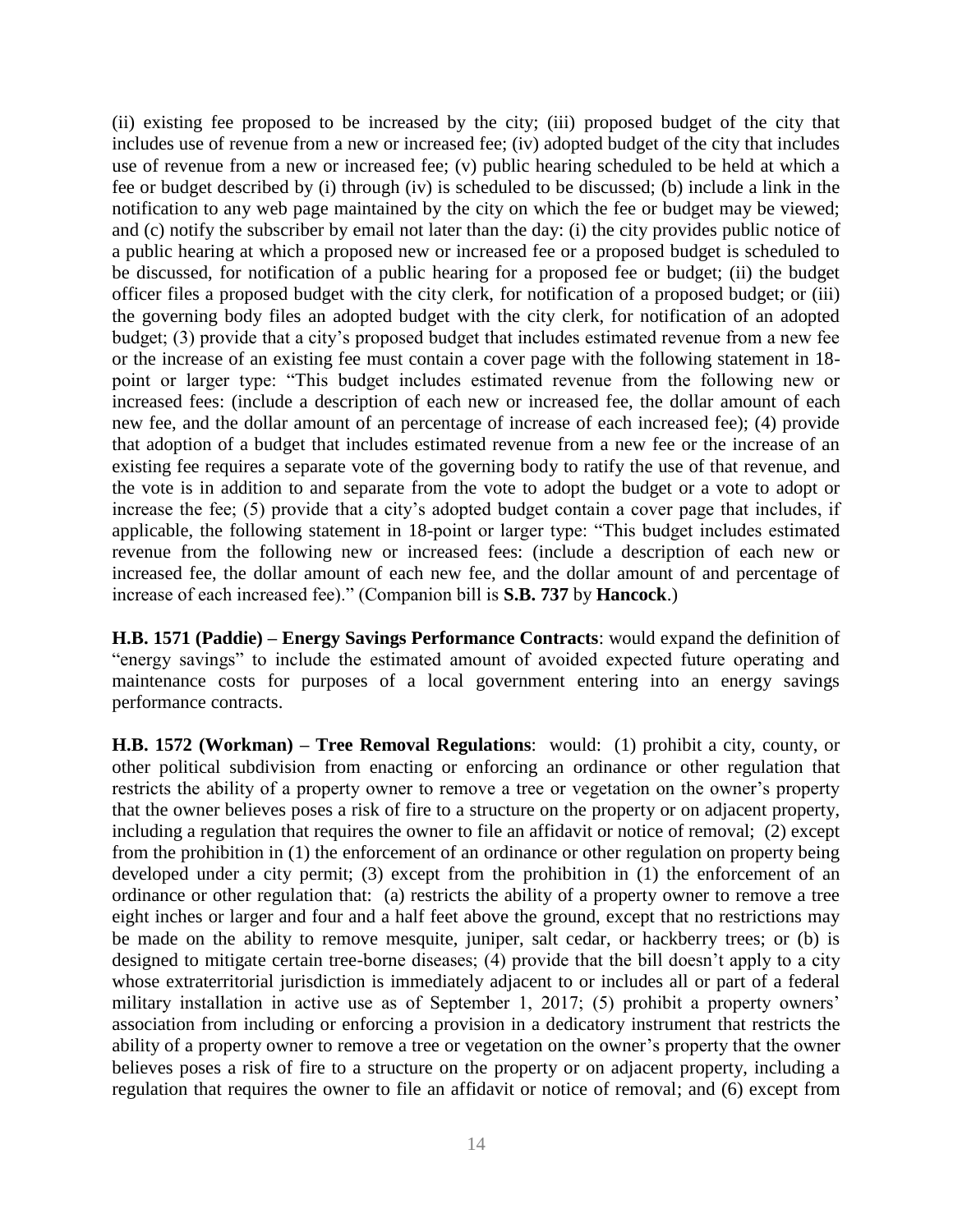the prohibition in (5): (a) a provision in a dedicatory instrument designed to mitigate certain treeborne disease; and (b) an area of an owner's property that is in a specified drainage or conservation easement shown on a recorded plat.

**H.B. 1587 (Lozano) – Windstorm Insurance:** would modify the procedures to appeal a decision of the Texas Department of Insurance regarding the issuance of certain certificates of compliance under the Texas Windstorm Insurance Association Act.

**S.B. 701 (Huffines) – Local Debt**: would require an election for the issuance of bonds to be held on the November uniform election date.

**S.B. 702 (Huffines) – Local Debt**: would provide that an election held by a political subdivision to authorize the issuance of bonds has no effect unless at least 33 percent of the registered voters of the political subdivision vote in the election.

**S.B. 721 (Perry) – Zoos and Aquariums**: this bill is the same as **H.B. 1375**, above.

**S.B. 737 (Hancock) – City Fees**: this bill is the same as **H.B. 1557**, above.

**S.B. 744 (Kolkhorst) – Tree Mitigation Fees**: would: (1) require a city that imposes a tree mitigation fee (a fee for tree removal necessary for development or construction on a person's property) to allow that person to apply for a credit for tree planting to offset the amount of the fee; (2) provide that an application for a tree planting credit be in the form and manner prescribed by the city, and require that the tree must be planted on property located in the city either owned by the person or mutually agreed upon by the city and the person; and (3) require that the amount of a tree planting credit be applied in the same manner as the tree mitigation fee assessed against the person and ,if the amount of the tree mitigation fee is based on the size of tree being removed, the amount of credit must be based on at least 60 percent of the projected size of the planted tree at full maturity.

**S.B. 753 (Perry) – Financial Accounting and Reporting Requirements**: would, among other things, repeal the state law governing financial accounting and reporting standards for the state and political subdivisions of the state.

## **Municipal Courts**

**H.B. 1436 (Wu) – Open Containers**: would provide that the definition of "open container" is amended to mean a bottle, can, or other receptacle that contains any amount of alcoholic beverage other than a receptacle that is factory-sealed by the manufacturer of the alcoholic beverage.

**H.B. 1441 (Wu) – Court Costs and Fines**: would: (1) require a municipal court judge to permit a defendant to choose to discharge all or part of the defendant's fine or court costs by performing community service, if the judge determines that the defendant has insufficient resources or income to pay; and (2) prohibit a municipal court judge from allowing a defendant to voluntarily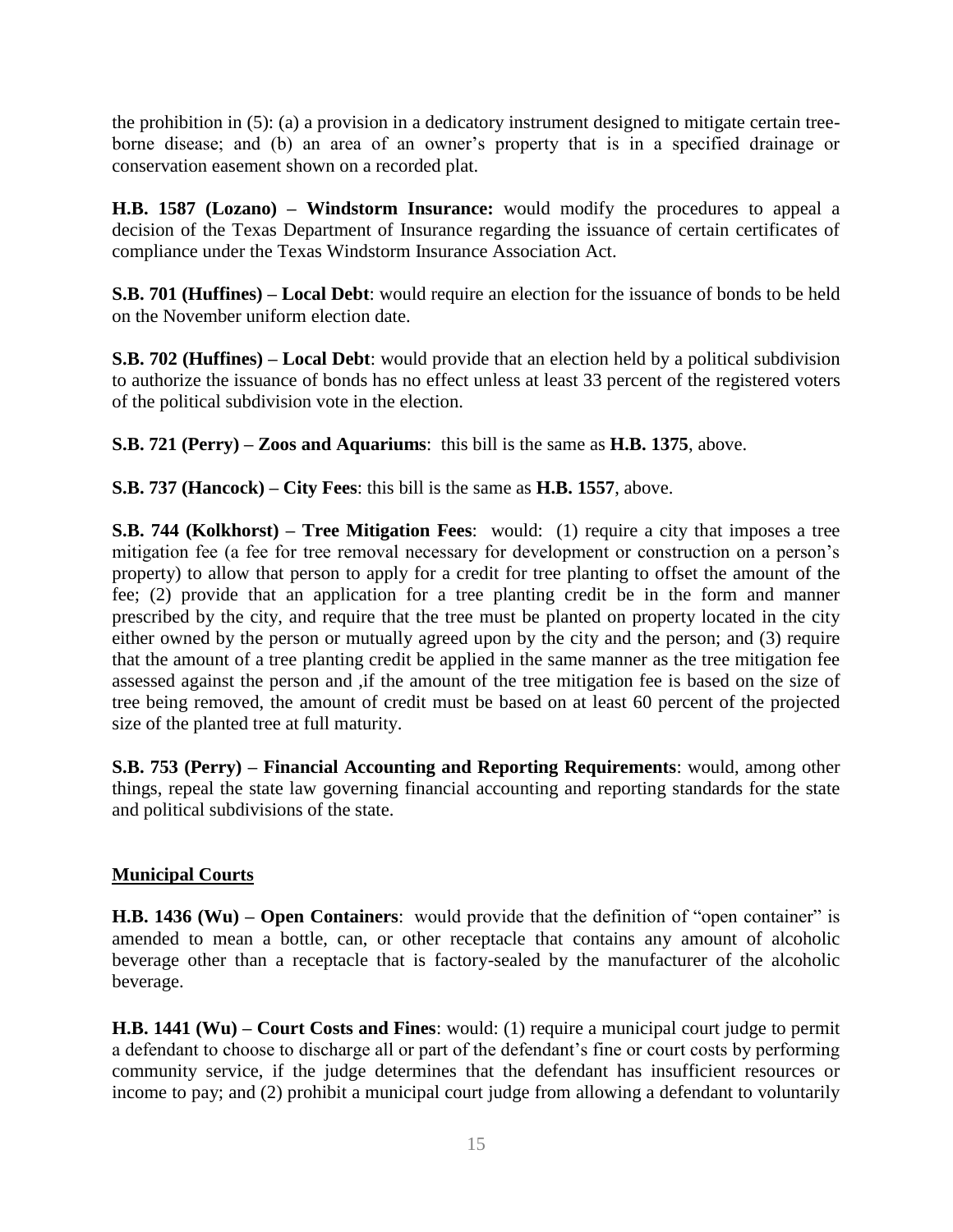discharge a fine or costs through confinement in jail, unless the amount of fine and costs that remains unpaid is \$100 or less.

**H.B. 1443 (Wu) – Notice to Appear**: would add the following offenses to the Transportation Code requirement that a police officer issue a defendant a written notice to appear: (1) driving with an expired driver's license, (2) failure to obey a traffic-control signal, (3) failure to stop at a stop sign, (4) failure to signal a lane change, and (5) operating a vehicle without insurance.

**H.B. 1464 (Moody) – Court Costs**: would: (1) define "indigent" as an individual who earns not more than 125 percent of the income standard established by federal poverty guidelines; and (2) require a municipal court judge to waive all court costs imposed on an indigent defendant.

**H.B. 1487 (Smithee) – Municipal Court Security**: would require: (1) a municipal court judge to establish a court security committee composed of: (a) the presiding municipal judge or judge's designee; (b) a representative of a law enforcement agency or entity that provides security for the court; (c) a representative of the city; and (d) any other person that the committee determines necessary to assist the committee; (2) the committee to establish the policies and procedures necessary to provide adequate security to the municipal court; (3) the Texas Commission on Law Enforcement to develop a model court security curriculum and training program; (4) a person serving as a court security officer for a municipal court to complete the TCOLE required training; and (5) the court security officer to obtain the required court security certification within one year of beginning service as a court security officer. (Companion is **S.B. 42** by **Zaffirini**.)

**H.B. 1532 (Farrar) – Self-Help Resources**: would require a municipal court clerk to: (1) post on the municipal court's Internet website a link to self-help resources and the Lawyer Referral and Information Service of the State Bar of Texas; and (2) display a sign with self-help and legal aid resources in the clerk's office in a location frequently accessed by the public. (This bill is similar to **H.B. 1027** by **Hernandez**.)

**H.B. 1588 (Lozano) – Jury Service**: would provide that a person can be exempt from jury service if the person is a firefighter, including a fire chief, who is a permanent, paid employee of the fire department of a city or county or of a special district or authority firefighting services or a police officer, including a police chief, who is a permanent, paid employee of the police department of a city or county.

## **Community and Economic Development**

**H.B. 1427 (Fallon) – Zoning**: would provide that a city may enforcing its zoning or other land use regulations, including a specific use permit requirement, against an electric cooperative so long as the regulation does not: (1) operate to exclude the electric cooperative from the city; or (2) directly conflict with a certification granted by the Public Utility Commission.

**H.B. 1449 (Simmons) – New Construction Fees**: would: (1) prohibit a political subdivision from adopting or enforcing an ordinance, order, policy or other measure that imposes, directly or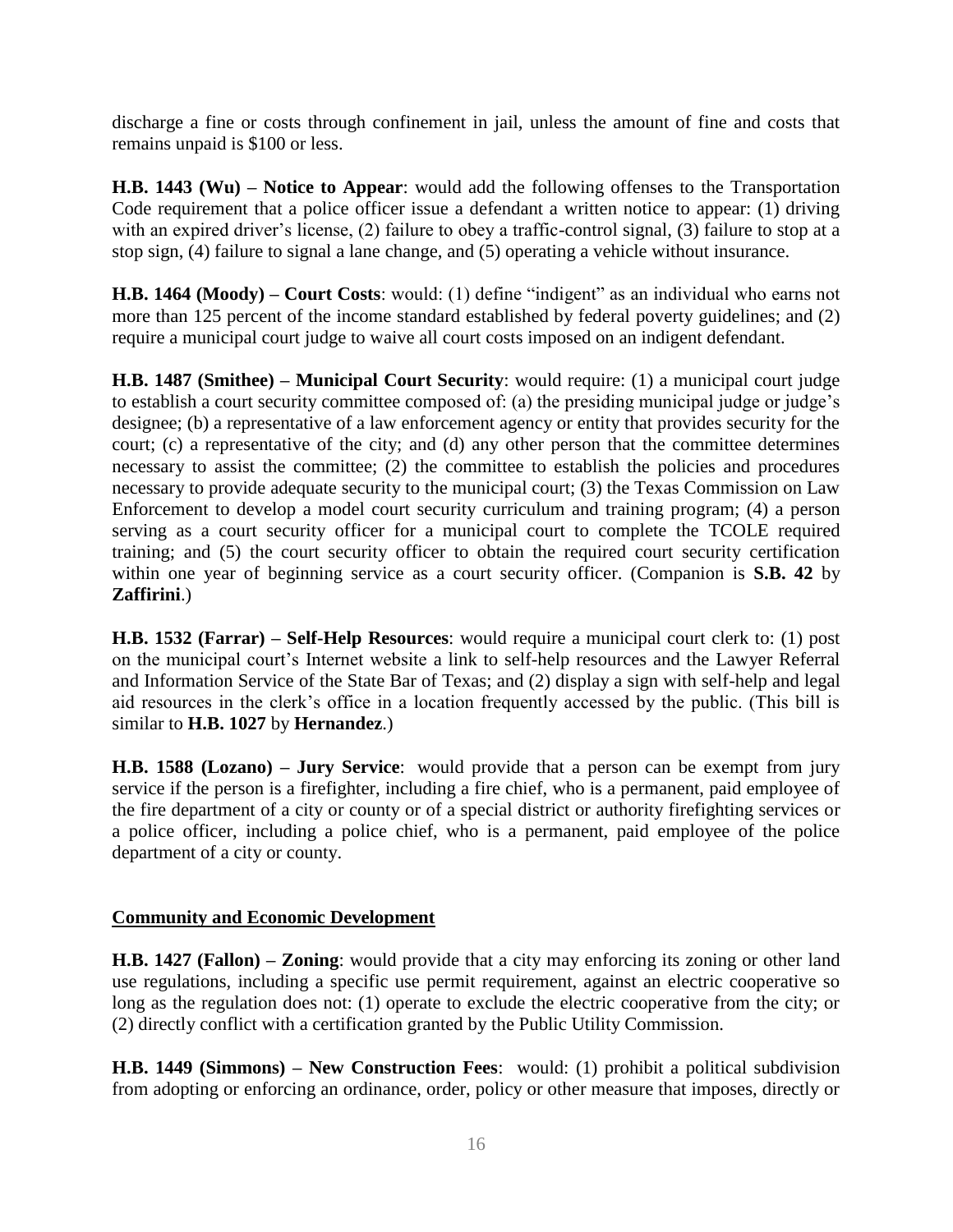indirectly, a fee or other charge on new construction for the purposes of offsetting the cost or rent of any unit of residential housing; and (2) except from (1) a fee for granting an exemption or waiver from a zoning-related height restriction on a structure.

**H.B. 1562 (Minjarez) – County Zoning Authority:** would apply to a county with a population of 100,000 or more or a county that contains part of a metropolitan statistical area with a total population greater than 100,000 and, among other things: (1) provide that the commissioners court of such a county may adopt a zoning ordinance, not inconsistent with state law, that applies only to the unincorporated area of the county; and (2) an ordinance in (1) may be adopted only after a local option election in favor of the ordinance has been conducted.

**S.B. 715 (Campbell) – Annexation**: would completely rewrite the Municipal Annexation Act to severely curtail the ability of cities to annex property. Specifically, the bill would provide – among many other things – that:

- 1. A city may annex an area with a population of less than 200 only if the city obtains consent to annex the area through a petition signed by: (a) more than 50 percent of the registered voters of the area; and (b) if the registered voters of the area do not own more than 50 percent of the land in the area, more than 50 percent of the owners of land in the area.
- 2. In no case may a city annex an area with a population of less than 200 without approval of a majority of the voters voting at an election called and held for that purpose if a petition protesting the annexation is signed by a number of registered voters of the municipality equal to at least 50 percent of the number of voters who voted in the most recent municipal election and is received by the secretary of the city.
- 3. A city may annex an area with a population of 200 or more only if the following conditions are met, as applicable: (a) the city holds an election in the area proposed to be annexed at which the qualified voters of the area may vote on the question of the annexation, and a majority of the votes received at the election approve the annexation; and (b) if the registered voters of the area do not own more than 50 percent of the land in the area, the city obtains consent to annex the area through a petition signed by more than 50 percent of the owners of land in the area.
- 4. A city may annex an area if each owner of land in the area requests the annexation if: (a) the governing body of the city first negotiates and enters into a written agreement for the provision of services in the area with the owners of land in the area (the city is not required to provide a service that is not included in the agreement); and (b) the governing body of the city conducts at least two public hearings (the hearings must be conducted not less than 10 business days apart, and during the final public hearing, the governing body may adopt an ordinance annexing the area).
- 5. Beginning September 1, 2017, a city may not annex an area for the limited purposes of applying its planning, zoning, health, and safety ordinances in the area, regardless of any authority granted by a home rule charter.
- 6. The procedures for the annexation of a special district are modified, including providing that, beginning September 1, 2017, a strategic partnership agreement may not provide for limited purpose annexation.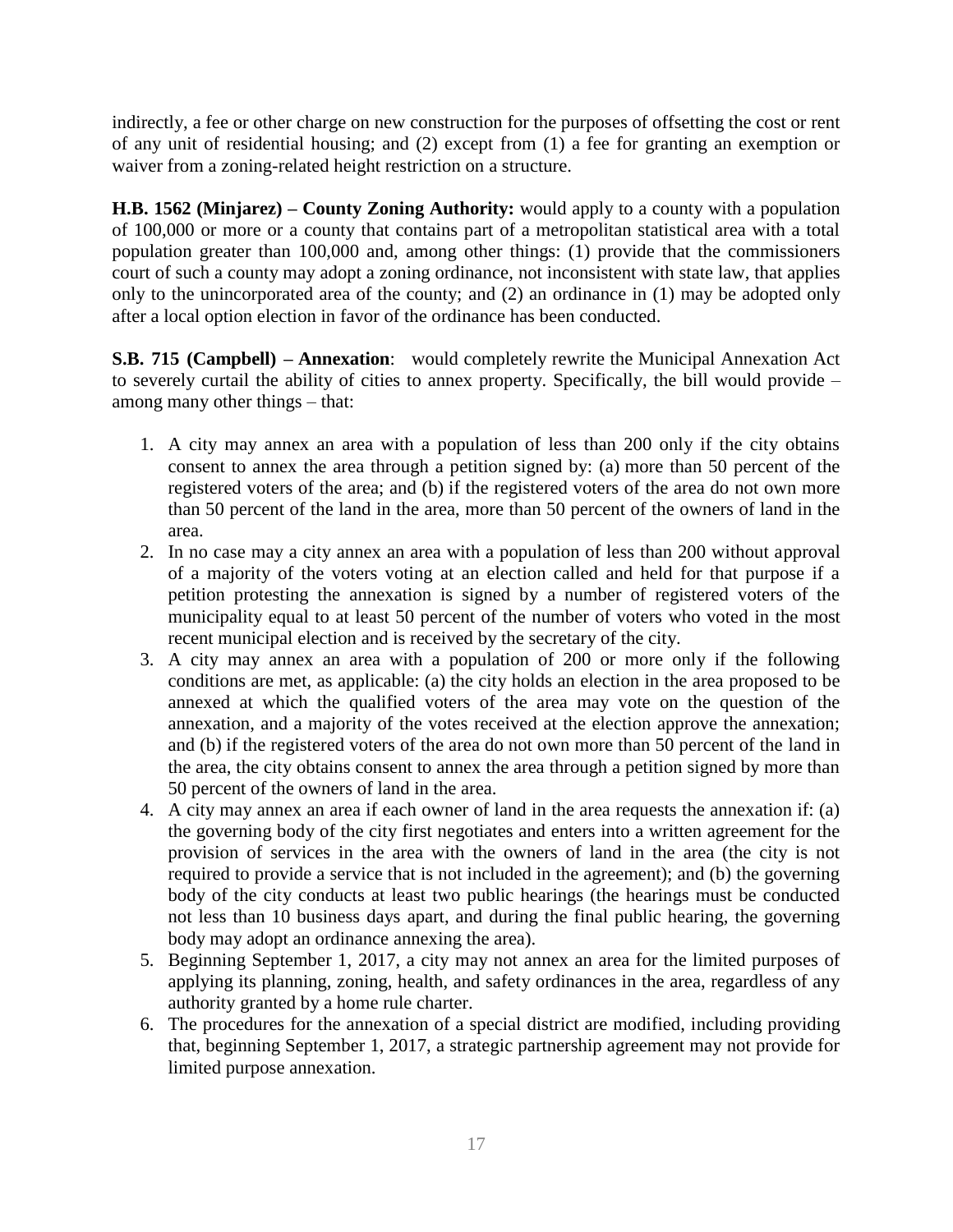**S.B. 723 (Miles) – Community Development Grocery Store**: would establish a community development grocery store and healthy corner store revolving loan fund program. (Companion is **H.B. 1047** by **Thierry**.)

**S.B. 740 (Kolkhorst) – Eminent Domain**: would provide that: (1) an entity with eminent domain authority shall disclose to a property owner any new, amended, or updated appraisal report produced or acquired by or on behalf of the entity after making the initial offer and used in determining the entity 's opinion of value; (2) a disclosure required by (1) must be made not later than the earlier of the 10th day after the date the entity receives the appraisal report or the third business day before the date of a special commissioner's hearing if the appraisal report is to be used at the hearing; (3) an easement acquired for pipeline or electric transmission right-of-way must include detailed requirements; (4) there is a prohibition against any use of the property being conveyed, other than a use stated in the instrument, without the express written consent of the property owner; (5) a covenant be included that the entity will indemnify and hold the property owner harmless against any claim brought against the property owner arising out of or relating to the use of condemned property by the entity or the entity's agents or contractors; (6) a covenant must be included that the entity will secure and keep in full force and effect at all times while the entity continues to use the condemned property a policy or policies of liability insurance that meet certain requirements; (6) if the amount of damages awarded by the special commissioners is at least 20 percent greater than the amount of the condemnor's final offer or if the commissioners' award is appealed and a court awards damages in an amount that is at least 20 percent greater than the amount of the condemnor's final offer, the condemnor shall pay all costs and any reasonable attorney's fees and other professional fees incurred by the property owner in connection with the eminent domain proceeding; and (7) property tax due on property that a city has occupied through eminent domain is reduced.

**S.B. 741 (Kolkhorst) – Eminent Domain**: would provide that: (1) a bona fide offer may include compensation to the property owner in the form of a royalty or percentage of the net profits generated from the project necessitating the acquisition; (2) special commissioners shall admit evidence on the value of any compensation that the condemning entity has offered the property owner in connection with the proposed condemnation; and (3) the special commissioners may admit evidence on the price paid for pipeline or power line rights-of-way in privately negotiated transactions made in the absence of a potential, actual, or threatened condemnation.

**S.B. 742 (Kolkhorst) – Eminent Domain**: would provide: (1) detailed requirements that an easement acquired for pipeline or electric transmission right-of-way must include; (2) for a prohibition against any use of the property being conveyed, other than a use stated in the instrument, without the express written consent of the property owner; (3) for a covenant that the entity will indemnify and hold the property owner harmless against any claim brought against the property owner arising out of or relating to the use of condemned property by the entity or the entity 's agents or contractors; and (4) for a covenant that the entity will secure and keep in full force and effect at all times while the entity continues to use the condemned property a policy or policies of liability insurance that meet certain requirements.

**S.B. 751 (Campbell) – Military Base Realignment and Closure Task Force**: would provide that any information written, produced, collected, assembled, or maintained by the Military Base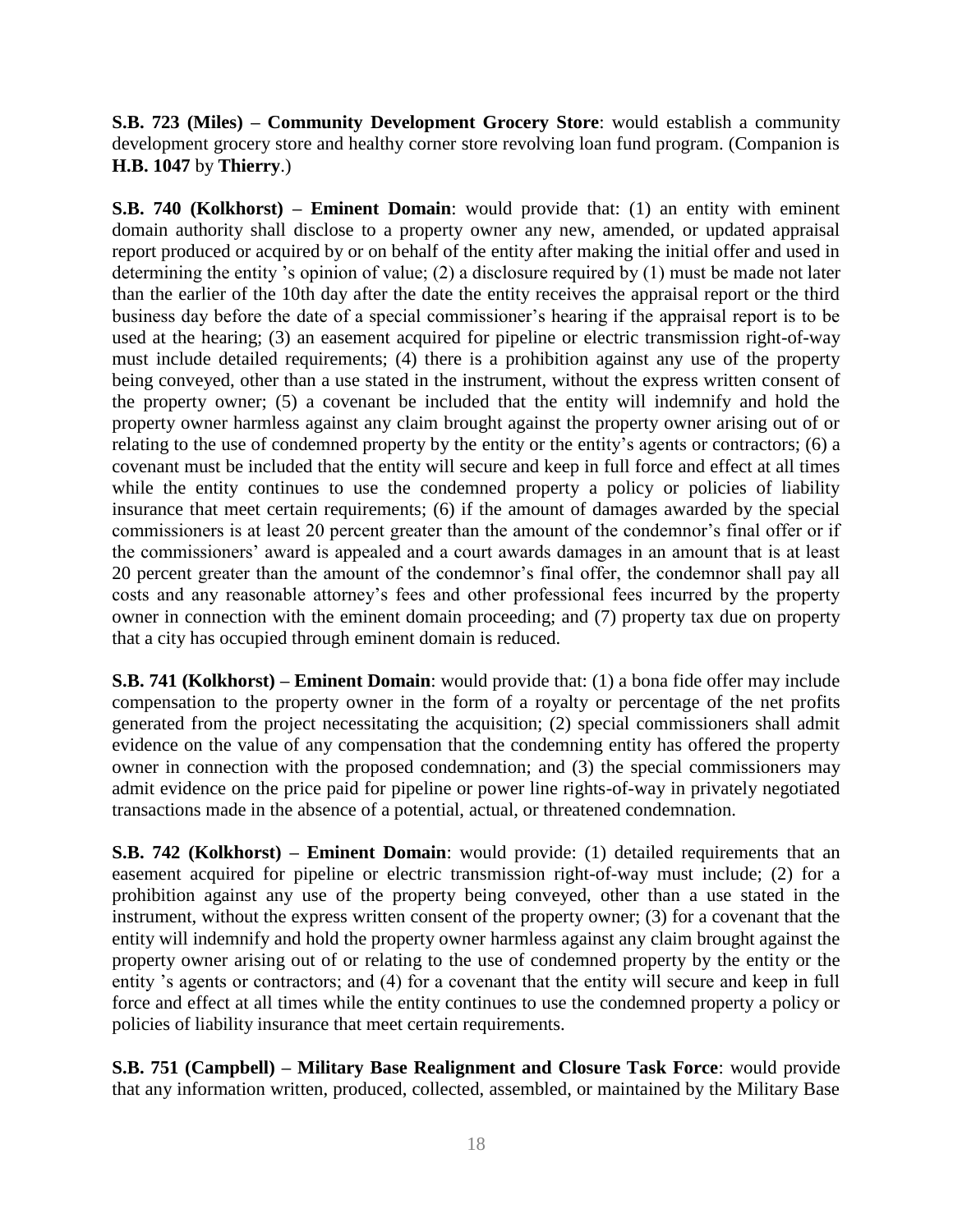Realignment and Closure Task Force is confidential and exempt from disclosure under the Public Information Act.

## **Personnel**

**H.B. 1453 (G. Bonnen) – E-verify**: would: (1) require state contractors to participate in the federal electronic verification of employment authorization program (E-verify); (2) prohibit an employer from knowingly employing a person not lawfully present in the United States; (3) create a Texas Workforce Commission complaint and license suspension process, including for city licenses, for employers who violate (2); and (4) require political subdivisions, including cities, to register and participate in the E-verify program for all new employees.

**H.B. 1477 (Walle) – Workers' Compensation**: would: (1) require construction contractors and subcontractors to provide workers' compensation insurance coverage for each of their employees; (2) require a contractor to provide certification of coverage of its and any subcontractor's employees to the governmental entity; and (3) provide that, if the contractor enters into a contract with a governmental entity for a public project, the coverage must be satisfactory to the governing body of the governmental entity.

**H.B. 1502 (Murphy) – Local Retirement Systems**: would, among other things, provide that certain city-specific retirement plans that were created under a state statute, but are not a part of a statewide public retirement system, may adopt by ordinance or resolution provisions that prospectively supplement or supersede the operative provisions of the public retirement system. The affected systems are as follows: (1) the City of Austin Employees' Retirement System; (2) the Austin Fire Fighters Relief and Retirement Fund; (3) the Austin Police Retirement System; (4) the Dallas Police and Fire Pension System; (5) the El Paso Firemen and Policemen's Pension; (6) the Fort Worth Employees' Retirement Fund; (7) the Galveston Employees' Retirement Plan for Police; (8) the Houston Firefighters' Relief and Retirement Fund; (9) the Houston Municipal Employees Pension System; (10) the Houston Police Officers' Pension System; and (11) the San Antonio Fire and Police Pension Fund.

**H.B. 1534 (Farrar) – Employment Classification**: would: (1) provide, with certain exceptions, that a person commits a discriminatory practice in violation of law if the person, because of sexual orientation or gender identity or expression of an individual, denies the individual full and equal accommodation in a place of public accommodation or otherwise discriminates against or segregates the individual based on sexual orientation or gender identity or expression; (2) authorize a person aggrieved because of a violation of law described in (1), above, to file a civil action in district court; and (3) add sexual orientation and gender identity or expression as a protected class in existing state anti-discrimination provisions. (Companion bill is **S.B. 165** by **Rodriguez**.)

## **Public Safety**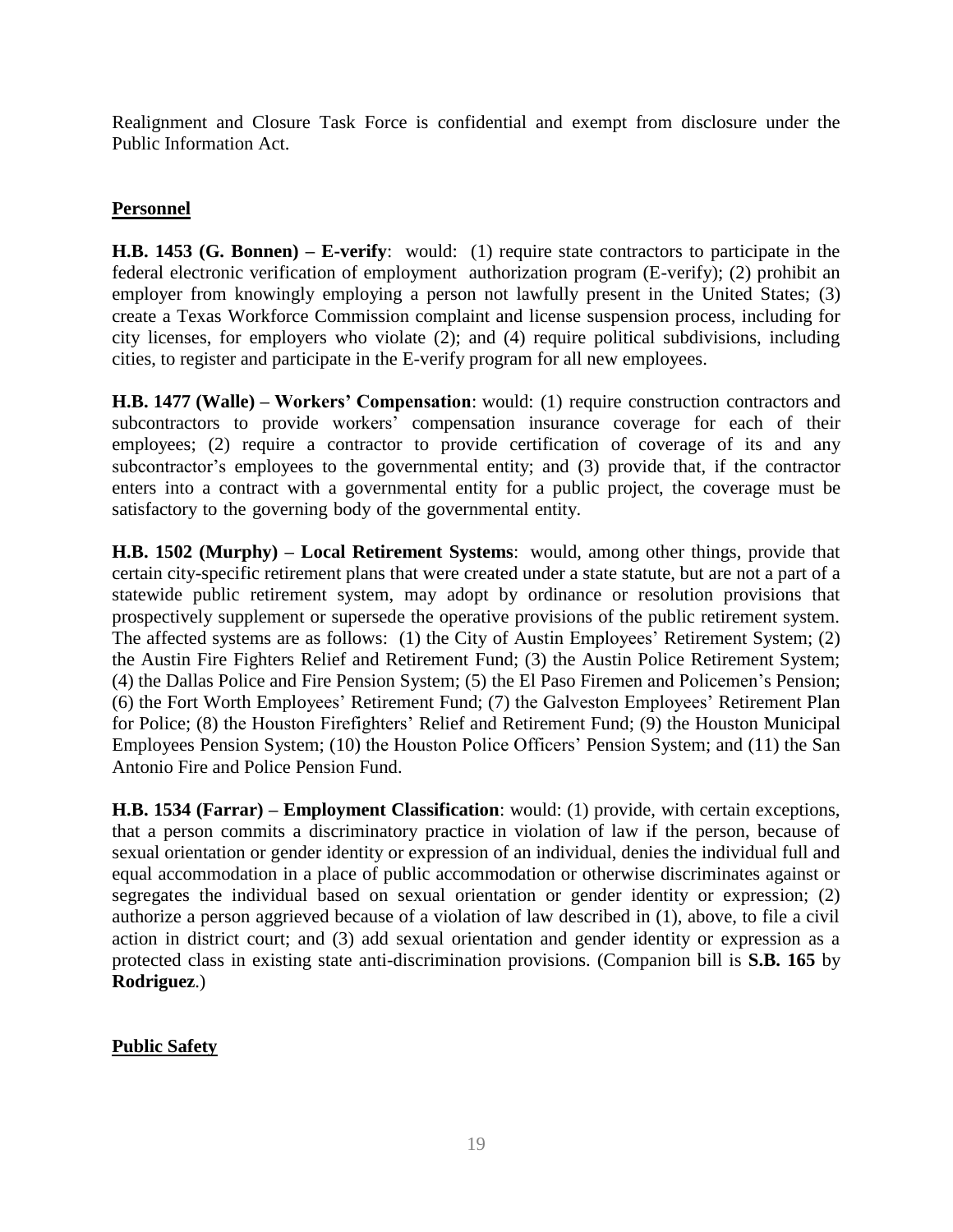**H.B. 1372 (Koop) – Traffic Stops**: would provide that: (1) the Texas Education Commission by rule, in consultation with the Department of Public Safety, shall require that information relating to law enforcement procedures for traffic stops be included in the curriculum of each driver education course and driving safety course; and (2) the curriculum must include a demonstration of the proper actions to be taken during a traffic stop and information regarding appropriate interactions with law enforcement.

**H.B. 1383 (Alvarado) – Evidence Database**: would create a statewide electronic tracking system to track the location and status of each item of evidence collected in relation to a sexual assault or other sex offense case through the criminal justice process.

**H.B. 1392 (S. Thompson) – Asset Forfeiture**: would prohibit a law enforcement agency from using an "electronic recovery and access to data prepaid card reader" to seize from a stored value card or a depository account funds that are subject to forfeiture unless the seizure is authorized by a search or seizure warrant. (Companion bill is **S.B. 480** by **Burton**.)

**H.B. 1401 (Zedler) – Red Light Cameras**: would prohibit the county assessor-collector and Texas Department of Motor Vehicles from refusing to register a motor vehicle that is delinquent in the payment of a civil penalty for a red light camera offense.

**H.B. 1407 (Sheffield) – Emergency Medical Services**: would require the Department of State Health Services to establish an emergency medical services assistance program to provide financial and educational assistance to eligible emergency medical services providers.

**H.B. 1411 (Turner) – E-Cigarettes**: would: (1) impose a state-only sales and use tax on vapor products of five cents per each milliliter sold; (2) provide that the revenue from the tax be used to fund Health and Human Services Department grants for law enforcement mental health staff.

**H.B. 1424 (Murphy) – Drones**: would: (1) with certain exceptions, make it an offense to operate a drone over or near a corrections facility, including a municipal jail; (2) make it a crime to operate a drone over certain sports venues in certain circumstances.

**H.B. 1468 (S. Thompson) – Artificial Swimming Lagoons**: would: (1) add "artificial swimming lagoon" to the Health and Safety Code regulations governing swimming pools; (2) define "artificial swimming lagoon" as an artificial body of water open to the public for recreational purposes with more than 20,000 square feet of surface area, an artificial liner, and a disinfection system; and (3) allow a city to require a permit and inspect an artificial swimming lagoon. (Companion bill is **S.B. 733** by **Hancock**.)

**H.B. 1503 (Frullo) – Child Abductions**: would provide that: (1) a local law enforcement agency, on receiving a report of an attempted child abduction, shall as soon as practicable, but not later than eight hours after receiving the report, provide any relevant information regarding the attempted child abduction to the missing children and missing person information clearinghouse (Clearinghouse); (2) information not immediately available shall be obtained by the agency and entered into the Clearinghouse as a supplement to the original entry as soon as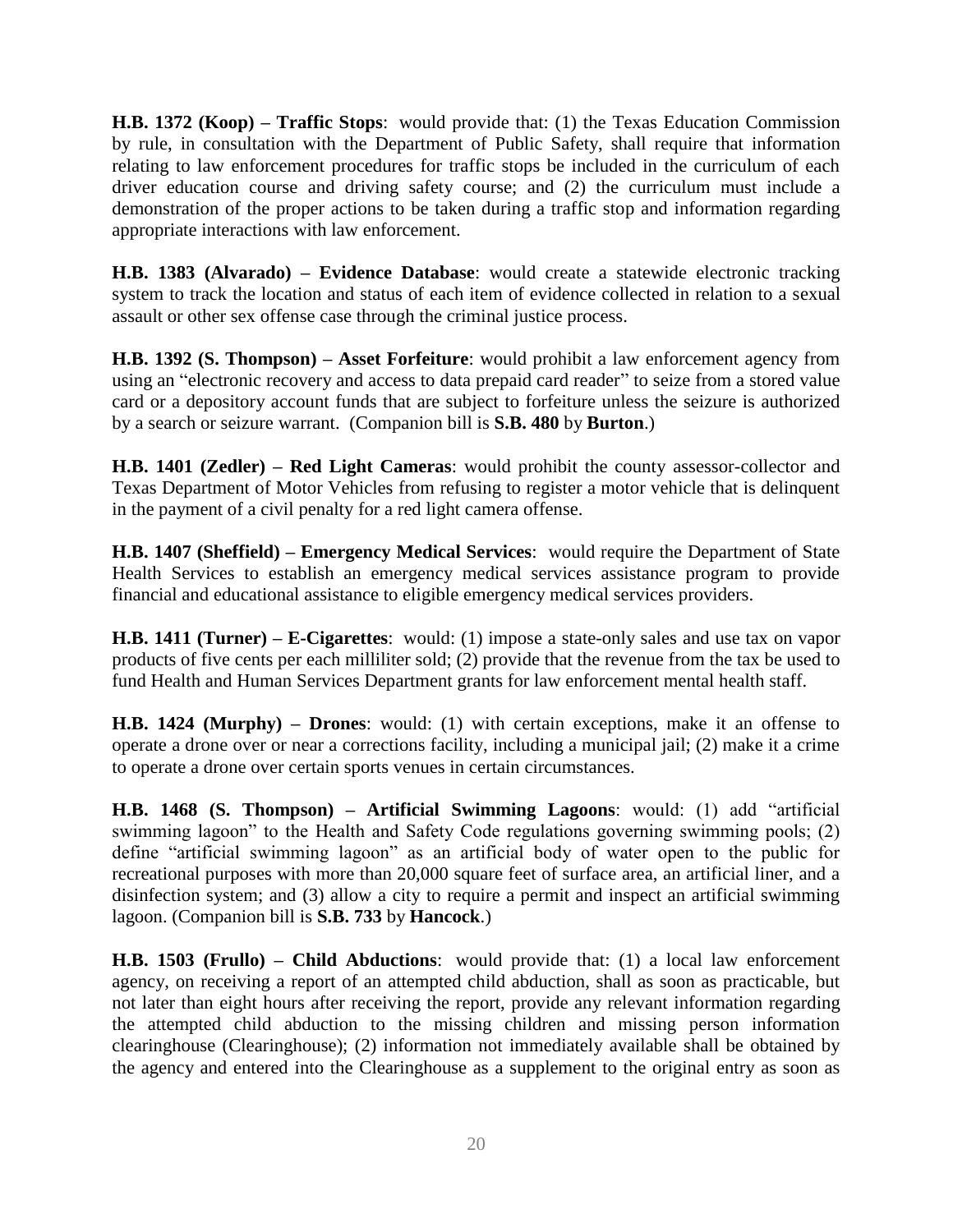possible; and (3) repeals the section that gives local law enforcement eight hours to give information on an attempted child abduction.

**H.B. 1510 (Isaac) – Emergency Services Districts**: would: (1) provide that the Texas Commission on Fire Protection may provide: (a) to emergency services districts, technical assistance on the request of the district; (b) to fire departments in rural areas, information relating to assistance programs offered to rural volunteer firefighters; and (c) to rural homeowners, information relating to the benefits of volunteer fire departments; (2) provide that the Department of State Health Services shall serve as a resource to provide interested rural communities with: (a) general information about emergency services districts; and (b) information and training related to the establishment of an emergency services district; and (3) provide that an emergency services district shall file its annual report with the Department of State Health Services instead of the Texas Department of Rural Affairs.

**H.B. 1517 (Leach) – Criminal Procedure**: would provide that: (1) a prosecutor may designate one person who is an officer or employee of a party that is not a natural person to serve as the state's courtroom representative during a criminal proceeding; and (2) if a law enforcement officer is so designated, he or she may not wear a law enforcement uniform or badge while serving as the representative.

**H.B. 1535 (Farrar) – Pesticide**: would require the Department of Agriculture to prohibit the application of a neonicotinoid pesticide to the right-of-way of a public road or highway.

**H.B. 1546 (Oliveira) – Border Security**: would provide that: (1) the Department of Public Safety (DPS), Parks and Wildlife Department and state military forces that have officers assigned to one or more counties along the Texas-Mexico border must be certified regarding appropriate training, including academy and in-service training, in various subjects, including immigration law, use of force, social and cultural sensitivity towards border communities, language and cultural awareness, best practices in community policing and civil and human rights, response to grievances, and referral of complaints and identification of and response to vulnerable populations; (2) DPS shall appoint an ombudsman for border operations-related concerns that: (a) will report to the director of DPS; (b) receive and resolve complaints from individuals and employers; and (c) assist in resolving problems with the border operations components of DPS; and (3) DPS shall develop and implement performance measures as part of the DPS's review of its border operations and make an annual report to the legislature regarding the impact of DPS's border operations on the protection of due process, the civil and human rights or border residents and visitors, the private property rights of landowners, and the economies of cities and counties along the Texas-Mexico border.

**H.B. 1574 (Wilson) – Arrest without Warrant**: would require a police officer to prepare and file an affidavit with the magistrate before an individual arrested without a warrant is taken before the magistrate (Companion bill is **S.B. 630** by **Buckingham**.)

**H.B. 1598 (Martinez) – Disaster Identification System**: would: (1) in an area subject to a declaration of a state of disaster, allow a person to use an illuminated display to communicate with disaster relief personnel whether the person is healthy or in need of medical assistance; (2)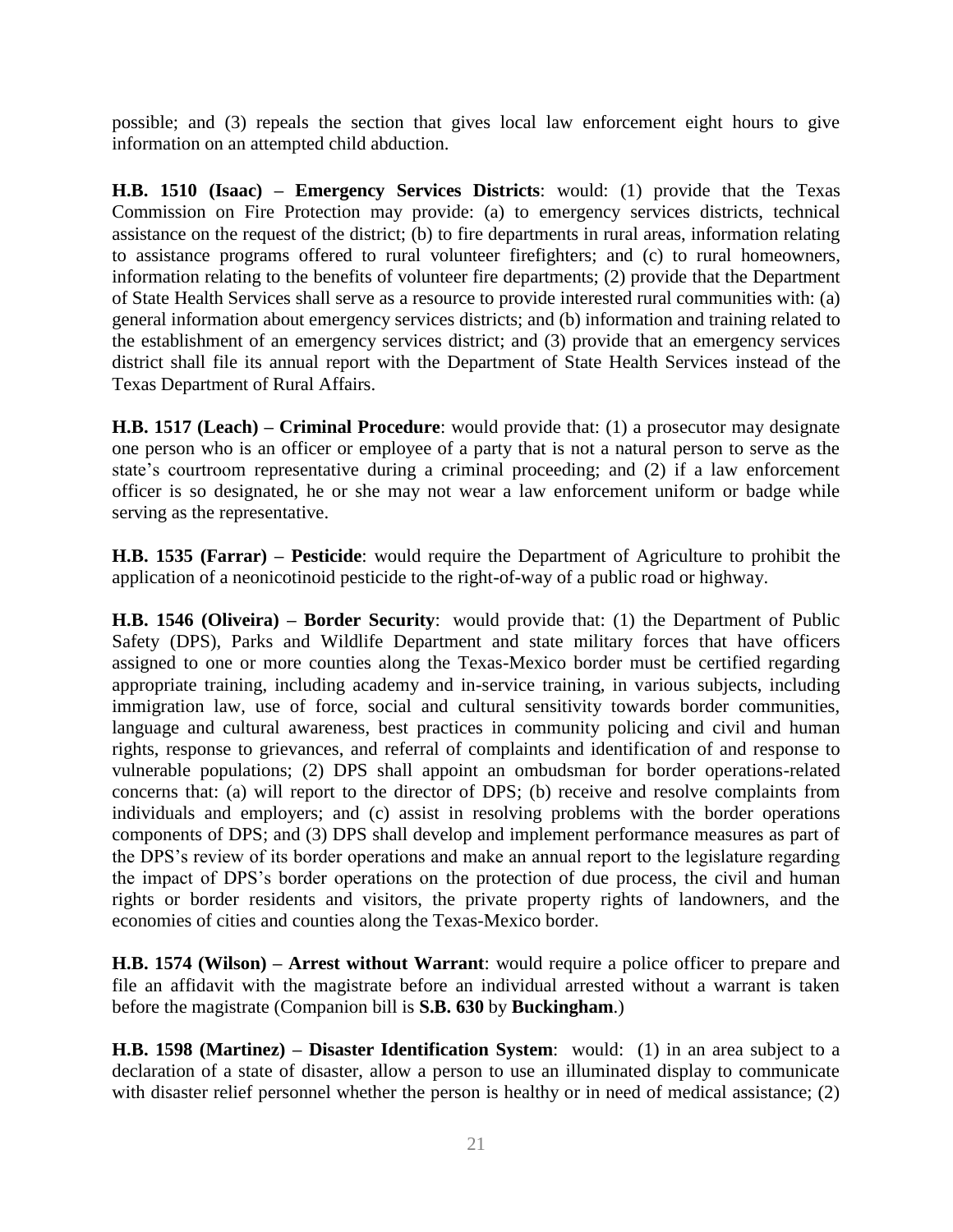require a person who elects to participate in the disaster identification system to affix to each individual and domesticated animal in the person's household an illuminated display, the color of which correlates to the person's age, disability, and whether it is a person or animal; (3) authorize disaster relief personnel to patrol a designated disaster area by air or ground at night to locate persons with activated illuminated displays; and (4) allow the use of a disaster identification system to be included in the state emergency management plan.

**S.B. 733 (Hancock) – Artificial Swimming Lagoons**: this bill is the same as **H.B. 1468**, above.

## **Transportation**

**H.B. 100 (Paddie) – Transportation Network Companies**: would preempt a city's authority to regulate transportation network companies (TNCs). Specifically, the bill would provide that:

- 1. TNC drivers are not common, contract, or motor carriers;
- 2. the regulation of TNCs is an exclusive power and function of the State of Texas;
- 3. a city is prohibited from, in relation to a TNC: (a) imposing a tax; (b) requiring an additional license of permit; (c) setting rates; (d) imposing operational or entry requirements, or (e) imposing other requirements;
- 4. an airport owner or operator may impose regulations on a TNC;
- 5. a person may not operate a TNC without a permit;
- 6. the permit shall be issued by the Texas Department of Licensing and Regulation for a fee of \$5,000;
- 7. TNCs and their drivers must have state-mandated insurance coverage;
- 8. passengers may consent to sharing a digitally prearranged ride;
- 9. a TNC must disclose to passengers the fare calculation method and provide an option to receive an estimated fare;
- 10. a TNC must provide the driver's first name and picture, the make, model, and license plate number of the driver's vehicle before a passenger enters a vehicle;
- 11. a driver is prohibited from receiving payment other than through the digital network;
- 12. a receipt must be provided to the passenger;
- 13. a TNC must implement an intoxicating substance policy that prohibits a driver from any amount of intoxication;
- 14. certain requirements on driver eligibility and vehicles are mandated;
- 15. a TNC must conduct a local, state, and national criminal background check that includes the use of: (a) a commercial multistate and multijurisdiction criminal records locator, and (b) the national sex offender registry database;
- 16. a TNC must obtain and review a potential driver's driving record;
- 17. an individual is prohibited from operating as a driver on the company's digital network, if the individual: (a) has been convicted of more than three moving violations in the last three years; (b) has been convicted of fleeing or attempting to elude a police officer, reckless driving, or driving without a valid driver's license in the last three years; or (c) has been convicted of driving while intoxicated, fraud, theft, or terrorism in the last seven years;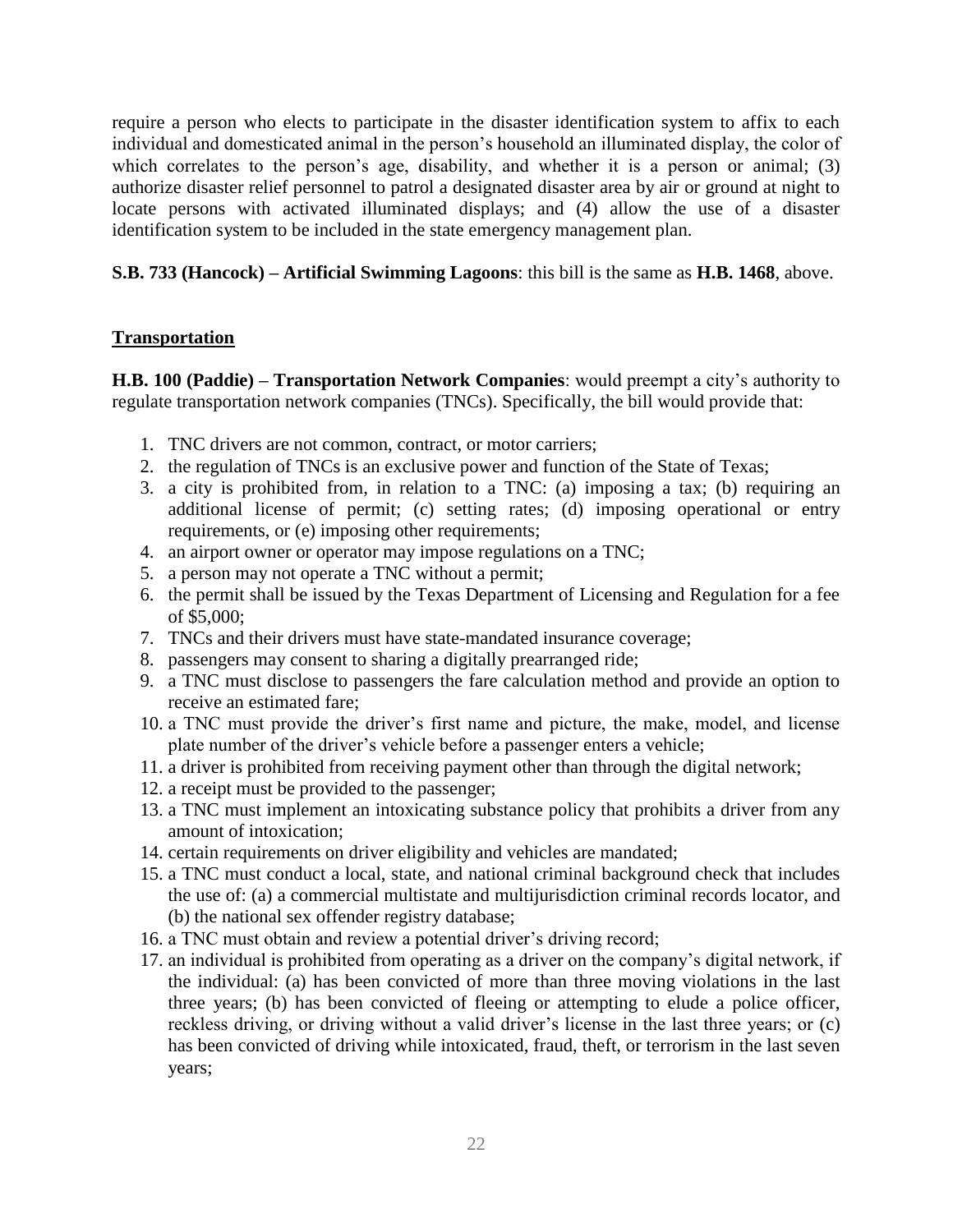- 18. a driver logged in to a digital network is prohibited from soliciting or providing rides other than through the digital network;
- 19. a TNC must adopt a nondiscrimination policy; and
- 20. any records disclosed to a public entity by a TNC are not subject to disclosure under the Public Information Act.

**H.B. 1518 (Leach) – Transportation Funding:** would provide that the legislature may not appropriate money deposited to the credit of the state highway fund to construct, maintain, or acquire rights-of-way for a toll project or system. (See **H.J.R. 65**, below.)(Companion bill is **S.B. 639** by **Huffines**.)

**H.J.R. 65 (Leach) – Transportation Funding:** would amend the Texas Constitution to provide that the state may not issue bonds or use vehicle registration or gas tax revenue to pay for the construction of toll roads. (See **H.B. 1518**, above.)(Companion bill is **S.J.R. 35** by **Huffines**.)

**S.B. 684 (Seliger) – Utility and All-Terrain Vehicles**: would authorize a local authority to allow and regulate the operation of a utility vehicle and an all-terrain vehicle on all or part of a public roadway in the jurisdiction of the authority.

#### **Utilities and Environment**

**H.B. 1475 (Y. Davis) – Electric Service**: would, among other things, provide that: (1) a person who is not a customer of a retail electric provider at an address may not discontinue the service provided by the retail electric provider at that address and initiate service with a different retail electric provider at that address unless the customer for that address consents; (2) a person who violates (1) commits a Class C misdemeanor; and (3) a retail electric provider may not initiate service for a customer at an address unless it has determined that no other retail electric provider is currently providing service for a different customer at that address.

**H.B. 1493 (M. Gonzalez) – Pipelines**: would require a person seeking to construct a pipeline in a city or a city's extraterritorial jurisdiction to hold at least one public meeting in the city before beginning construction.

**H.B. 1519 (M. Gonzalez) – Natural Gas Pipelines**: would provide that a person seeking to construct a natural gas pipeline may not begin construction of the pipeline unless the person first performs an analysis to identify and assess potential impacts on the natural and human environment that could result from the construction and operation of the pipeline and submits the analysis to the Texas Railroad Commission in writing.

**H.B. 1536 (Farrar) – Stormwater**: would require the Texas Commission on Environmental Quality to study the installation and use of green stormwater infrastructure in Texas.